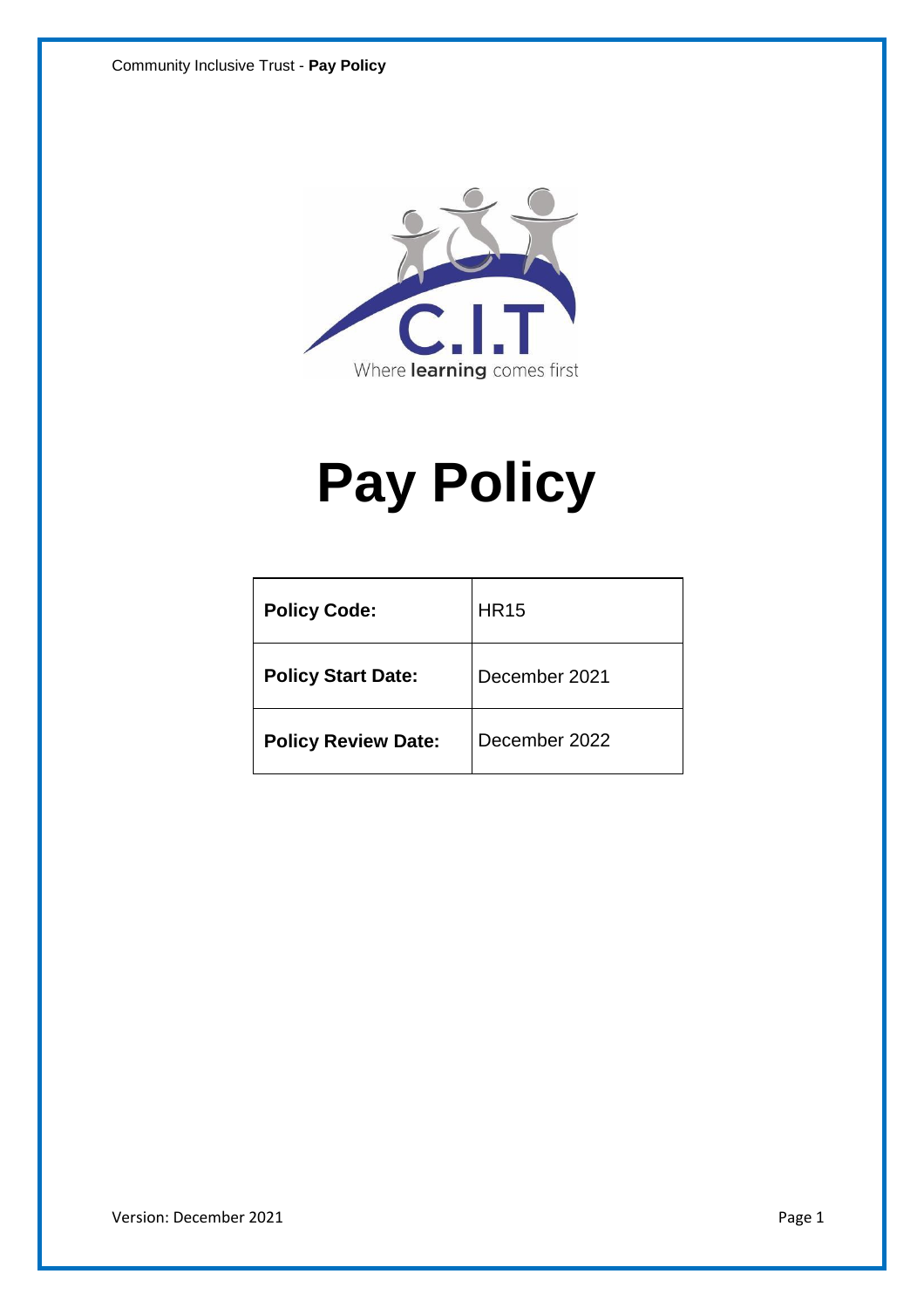## **Table of Contents**

| <b>Section</b>             |                                                           | Page           |
|----------------------------|-----------------------------------------------------------|----------------|
| <b>Statement of Intent</b> |                                                           | 3              |
| 1.                         | <b>Policy Statement</b>                                   | 3              |
| 2.                         | Legal Framework                                           | 3              |
| 3.                         | Aim                                                       | 4              |
| 4.                         | Roles and Responsibilities                                | $\overline{4}$ |
| 5.                         | Confidentiality                                           | 5              |
| 6.                         | <b>Equal Opportunities</b>                                | $\overline{5}$ |
| 7.                         | Payment of Salary                                         | 5              |
| 8.                         | Funding for performance-based pay progression             | 6              |
| 9.                         | Executive Leadership Team Pay                             | 6              |
| <b>Teachers Pay</b>        |                                                           |                |
| 10.                        | <b>Working Days</b>                                       | $\overline{7}$ |
| 11.                        | <b>Working Hours</b>                                      | 7              |
| 12.                        | Cover                                                     | $\overline{7}$ |
| 13.                        | <b>Part Time Teachers</b>                                 | 8              |
| 14.                        | Leadership Pay Scale                                      | 8              |
| 15.                        | Classroom Teacher Pay Scale                               | 9              |
| 16.                        | <b>Unqualified Teachers</b>                               | 9              |
| 17.                        | <b>Short Notice/Supply Teachers</b>                       | 10             |
| 18.                        | <b>Annual Reviews and Progression</b>                     | 10             |
| 19.                        | Inflationary Pay Increases                                | 10             |
| 20.                        | Pay Progression Based on Performance                      | 10             |
| 21.                        | Progression to Upper Pay Range                            | 11             |
| 22.                        | Progression on Upper Pay Range                            | 13             |
| 23.                        | Teaching and Learning Responsibility Payments (TLRs)      | 13             |
| 24.                        | Special Educational Needs Allowances (SEN)                | 14             |
| 25.                        | <b>Acting Up Allowances</b>                               | 14             |
| 26.                        | Pay Deductions                                            | 14             |
| 27.                        | Early Career Teachers (ECTs)                              | 15             |
| 28.                        | Pay Safeguarding                                          | 15             |
| <b>Non-Teaching Staff</b>  |                                                           | 16             |
| 30.                        | School Non-Teaching Staff Pay                             | 16             |
| 31.                        | Support Hub Non-Teaching Staff Pay                        | 16             |
| 32.                        | Pay decisions                                             | 16             |
| 33.                        | Acting Up Allowances - Non-Teaching                       | 16             |
| 34.                        | <b>Honorarium Payments</b>                                | 17             |
| 35.                        | Annual Reviews and Progression Inflationary Pay Increases | 17             |
| 36.                        | <b>Casual Staff</b>                                       | 17             |
| 37.                        | Pay Progression Non-Teaching Staff                        | 18             |
| 38.                        | Pay protection                                            | 19             |
| 39.                        | Pay Decision Appeal                                       | 19             |
|                            | <b>Additional Information</b>                             | 20             |
| 41.                        | Long Service Awards                                       | 20             |
| 42.                        | <b>Salary Sacrifice arrangements</b>                      | 20             |
| 43.                        | Expenses                                                  | 20             |
| 44.                        | TOIL (Time Off in Lieu)                                   | 20             |
| 45.                        | Overtime                                                  | 22             |
| 46.                        | Car Allowance                                             | 23             |
| 47.                        | Settlement Agreements                                     | 23             |
| 48.                        | <b>Review and Monitoring</b>                              | 23             |
|                            |                                                           |                |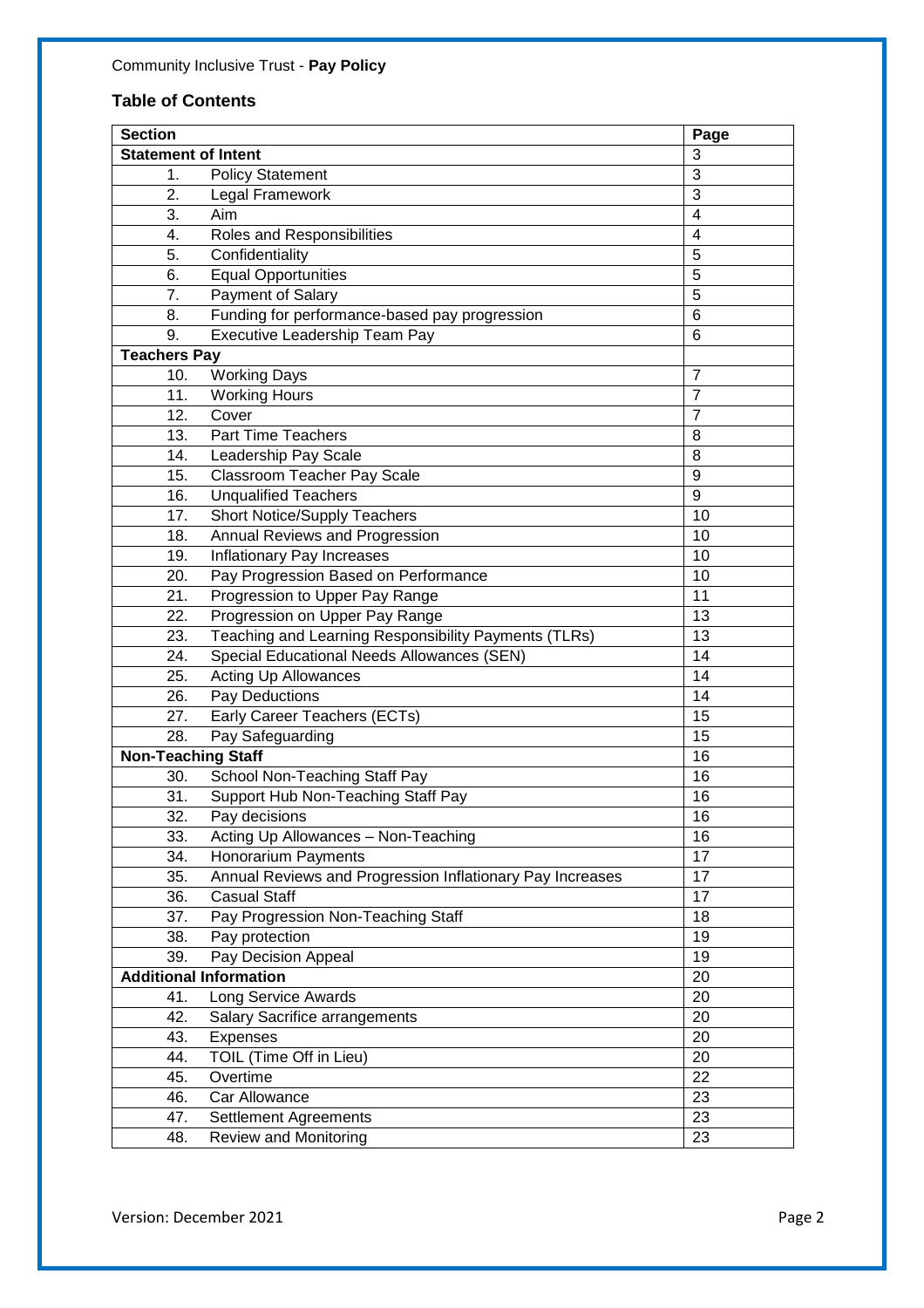#### **Statement of Intent**

The Community Inclusive Trust understands that a fair and transparent policy is needed to establish the pay structure of all staff within the Trust.

As a result, the Trust has developed this policy to ensure that all members of staff are aware of the basis on which the Trust determines staff pay, the process for annual pay reviews and progression, and the process for addressing any grievances staff may have concerning their pay.

#### **1. Policy Statement**

- 1.1. This policy does not form part of the terms and conditions of staff members' employment with the Trust and is not intended to have contractual effect. The Trust reserves the right to amend or vary this policy at any time.
- 1.2. This policy is standard across all academies and the central support hub. We use the same pay scales, included in the appendices, in all workplaces.
- 1.3. The Trust will comply with current legislation and the requirements of TUPE. It also intends to broadly comply with the provisions of the current School Teachers' Pay and Conditions Document (STPCD) and the 'National Agreement on Pay and Conditions of Service for local authority staff', also known as 'The Green Book' going forward, but in the case of any conflict between this policy and those documents, this policy will take precedence.

#### **2. Legal Framework**

- 2.1. This policy has due regard to all relevant legislation, and statutory and advisory guidance, including, but not limited to, the following:
	- The Working Time Regulations 1998
	- The Employment Relations Act 1999 (as amended)
	- The Part-time Workers (Prevention of Less Favourable Treatment) Regulations 2000 (as amended)
	- The Fixed-Term Employees (Prevention of Less Favourable Treatment) Regulations 2002 (as amended)
	- The Flexible Working Regulations 2014
	- Equality Act 2010
	- The Education (School Teachers' Appraisal) (England) Regulations 2012 (as amended)
	- DfE (2021) 'School teachers' pay and conditions document 2021 and guidance on school teachers' pay and conditions' (STPCD)
	- DfE (2019) 'Implementing your school's approach to pay'
	- ACAS (2015) 'Code of practice on disciplinary and grievance procedures'
- 2.2. This policy operates in conjunction with the following school policies:
	- Performance Management Policy
	- Disciplinary Policy
	- Annual Leave and Leave of Absence Policy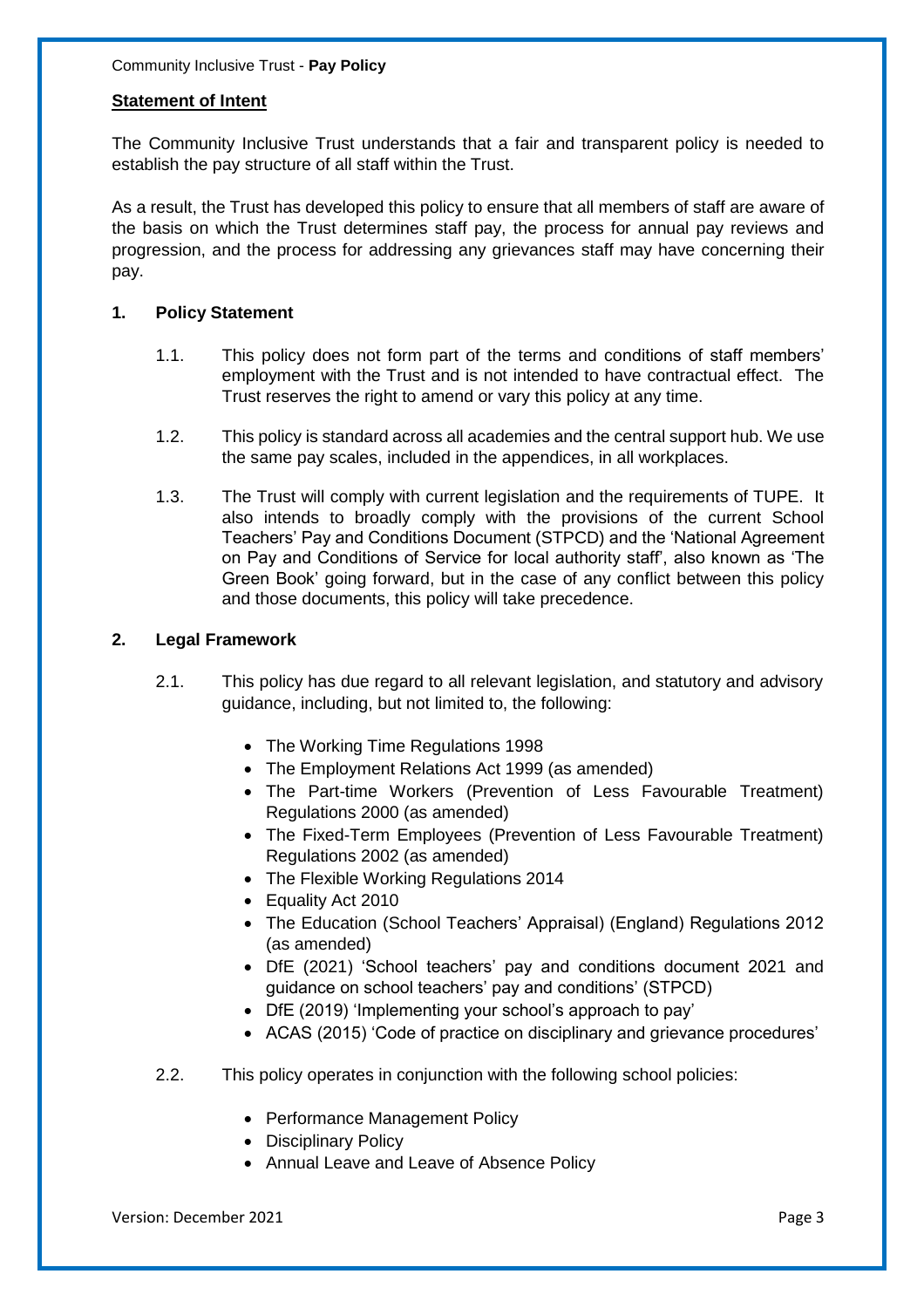• Grievance Policy

#### **3. Aim**

- 3.1. The Trust Pay Policy aims to:
	- facilitate the overall aims of the Trust;
	- support the recruitment and retention of a high-quality workforce;
	- develop a high-quality workforce by investing in professional and personal development;
	- underpin the Trust's Performance Management policy ensuring staff members have the skills and support to do their job effectively;
	- enable the Trust to recognise and reward staff appropriately for their contribution to the Trust;
	- support and improve the quality of teaching and learning to ensure all pupils and young people achieve excellent outcomes;
	- ensure decisions on pay are legally compliant and managed in a fair, just and transparent way to ensure there is no discrimination in decisionmaking, and that decisions are based on evidence and can be justified.

#### **4. Roles and Responsibilities**

- 4.1. The Trust Board:
	- has overall responsibility for the effective operation of this policy and for ensuring compliance with the relevant statutory framework.
	- delegates day-to-day responsibility for operating the policy and ensuring its maintenance and review to the HR Director.
	- Is responsible for approving any pay decisions for the CEO.
	- Will monitor the outcomes of this policy and review any changes as necessary.
- 4.2. The HR Director:
	- Is responsible for ensuring the terms and conditions of this policy are applied.
	- Will ensure arrangements are in place for notifying staff members of their positions on the pay range, as well as any allowances they may be eligible for.
	- Will submit updates to this policy to the Trust for approval.
	- Will communicate any approved changes to this policy to all staff.

#### 4.3. The CEO:

- Is responsible for approving any pay decisions for the Executive Leadership Team and Head Teachers.
- 4.4. Head Teachers and Central Support Hub Department Leads:
	- Are responsible for recommending pay decisions for staff within their school or department.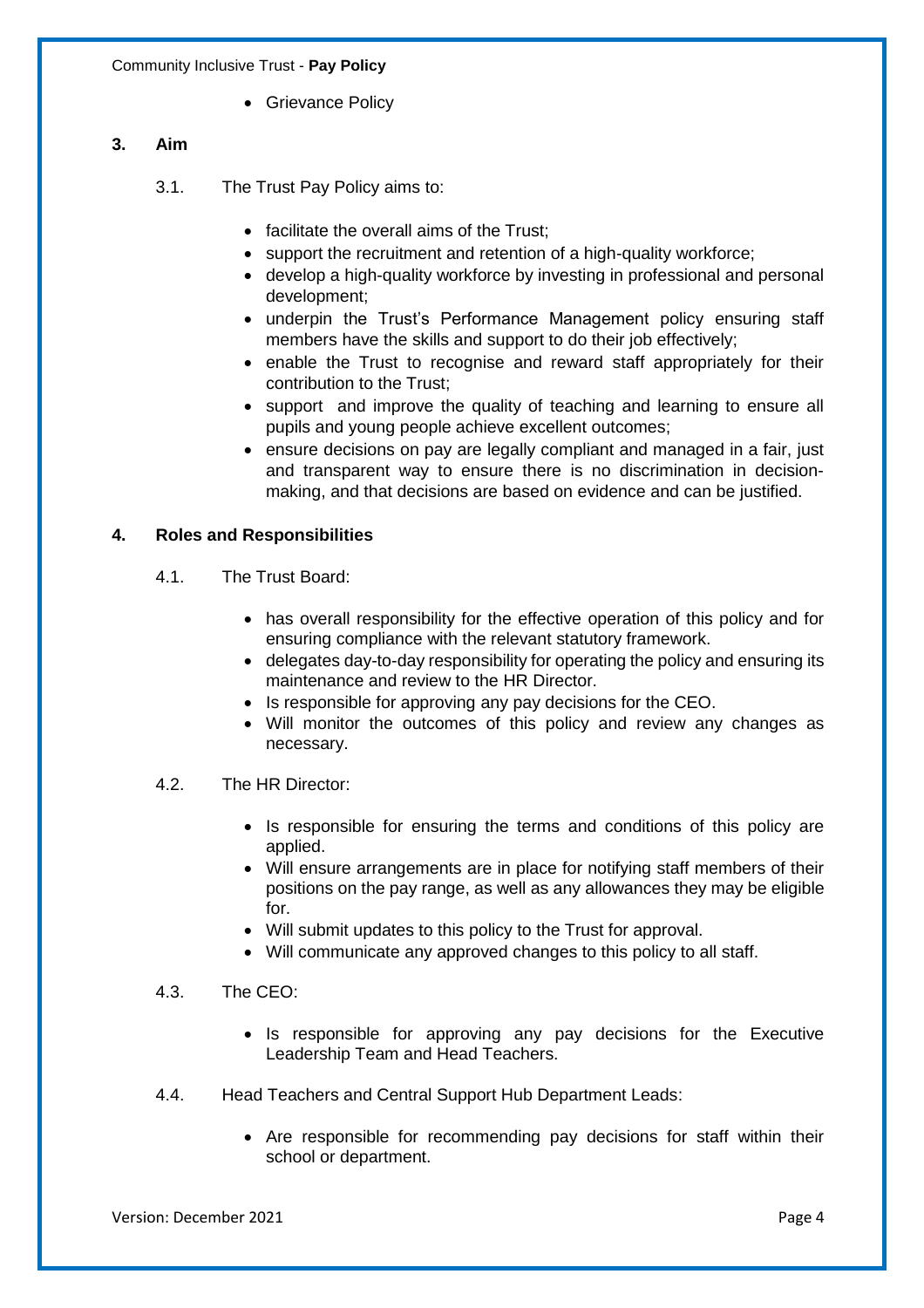- Will submit pay recommendations to the Local School Board or CEO for their approval.
- Will ensure that effective performance management systems are in place, and that members of staff have the knowledge and skills necessary to apply these procedures fairly.
- Will keep all staff well-informed of any decisions made regarding pay progression, as well as ensuring that written records are held.
- Will maintain records of decisions and recommendations made, and evidencing that all decisions have been made fairly.
- 4.5. All Staff are responsible for:
	- Engaging with their appraisal; this includes working alongside their appraiser to ensure that there is a suitable amount of evidence available in order for an annual pay review determination to be made.
	- Keeping records of their objectives and reviewing them throughout the appraisal process.
	- Ensuring that they share any evidence for their appraisal that they consider relevant with their appraiser.

#### **5. Confidentiality**

5.1. All information regarding the pay of individual staff members, whether verbal or written, must be treated as strictly confidential and should not be communicated to anyone who is not directly involved in the process. Breach of confidentiality may be treated as a disciplinary matter.

#### **6. Equal Opportunities**

6.1. This policy will be applied fairly and consistently to all staff regardless of race, including colour, nationality, ethnic or national origin and caste; religion or belief; disability; sex; sexual orientation; pregnancy or maternity; gender reassignment; marriage or civil partnership; trade union membership or non-membership, age and being of part-time or fixed-term status.

#### **7. Payment of Salary**

- 7.1. Salary payments are made on the  $23<sup>rd</sup>$  of each month. Support staff who work term time only or term time plus additional weeks receive equated pay, i.e. their salary is divided equally throughout the year and paid each month.
- 7.2. Salary payments are made via BACS into staff members' bank accounts
- 7.3. All staff, other than those on casual contracts, are paid for a full calendar month on the 23rd of each month. This means that each month the days between the 23rd and the last day of that month are paid in advance. For example, the payment received on August 23rd is for the period 1st August to 31st August.
- 7.4. If any staff terminate their employment with the Trust between the 23rd and the end of the month, after receiving that month's payment, they may be required to return a proportion of their salary for that month.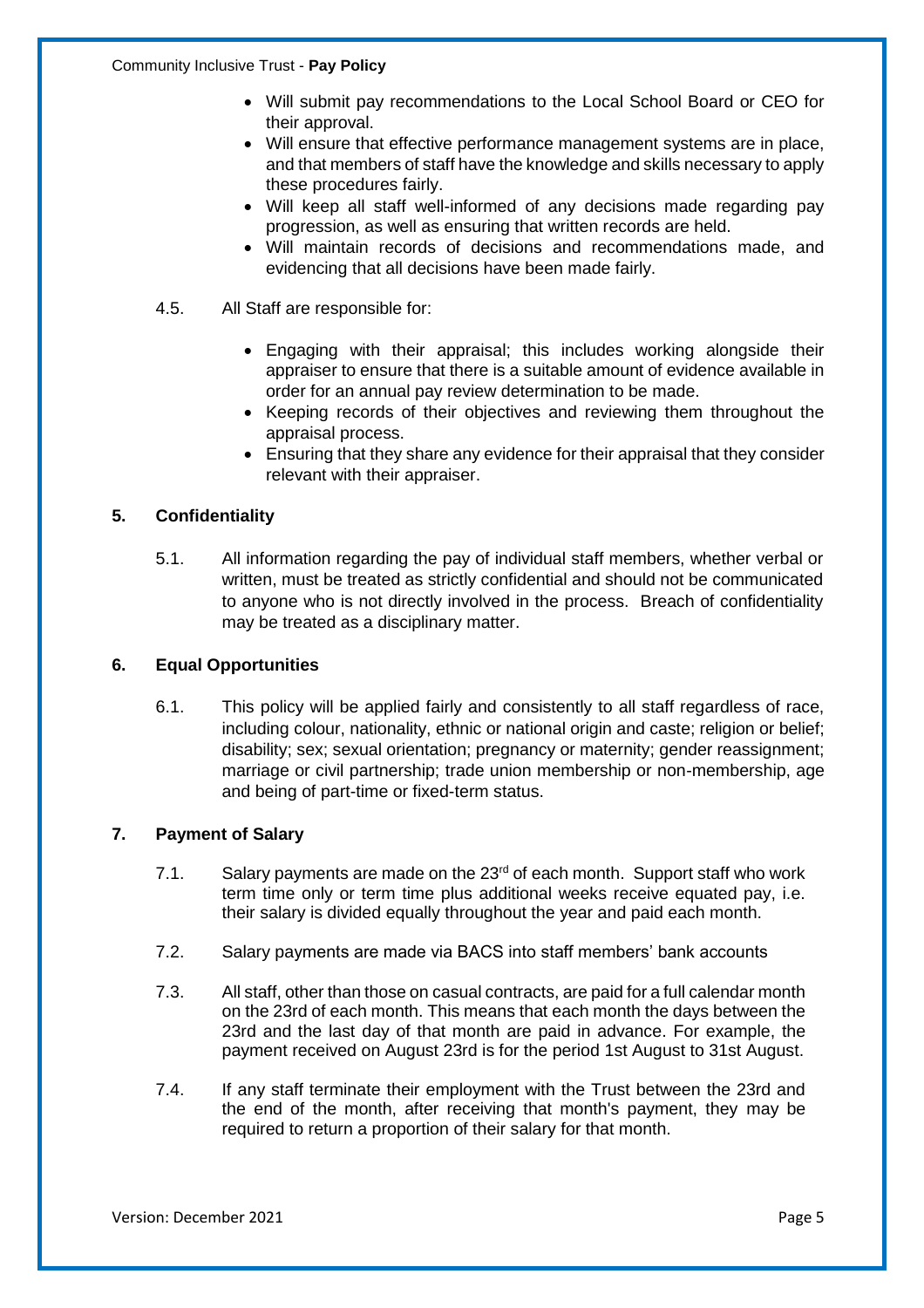7.5. Queries in respect to pay should be sent to the Trust's Payroll Dept – [CIT.Payroll@citacademies.co.uk.](mailto:CIT.Payroll@citacademies.co.uk)

#### **8. Funding for performance-based pay progression**

8.1. The Trust will ensure that appropriate funding is allocated for performancebased pay progression at all levels.

#### **9. Executive Leadership Team Pay**

9.1. The HR Committee will determine the CEO's pay, members of CIT's Executive Leadership Team's (ELT) and any salaries in excess of £100,000 per annum, including any cost of living pay rises and performance-related pay rises within the salary range.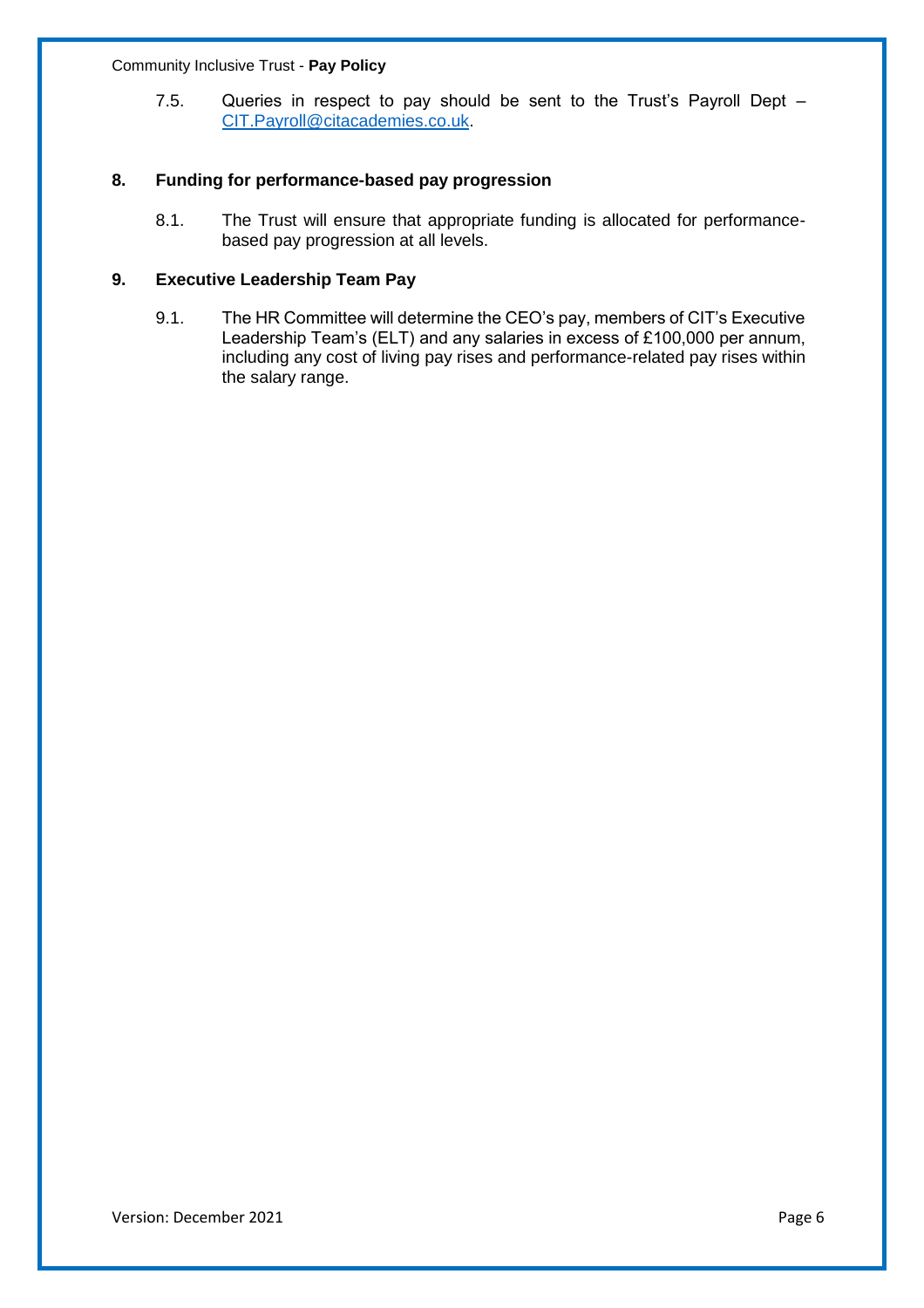#### **Teachers Pay**

#### **10. Working Days**

- 10.1. A teacher employed full time must be available for work 195 days, of which:
	- 190 days must be days on which the teacher may be required to teach and perform other duties; and
	- 5 days must be on which the teacher may only be required to perform other duties; and
- 10.2. Those 195 days must be specified and directed by the Head Teacher.
- 10.3. For the academic year 2021/22 only, the number days a full-time teacher must be available for work will be 194, of which:
	- 189 days must be days on which the teacher may be required to teach and perform other duties; and
	- 5 days must be on which the teacher may only be required to perform other duties.
- 10.4. This as a result of the additional Bank Holiday on Friday  $3<sup>rd</sup>$  June 2022 to mark the Queen's Platinum Jubilee.

#### **11. Working Hours**

- 11.1. A teacher employed full time must be available to perform such duties at such times and such places as may be specified by the Head Teacher (or, where the teacher is not assigned to any one school, by the Trust or the Head Teacher of any school in which the teacher may be required to work) for 1265 hours; those hours to be allocated reasonably throughout the days in the school year on which the teacher is required to be available for work.
- 11.2. The amount of time a teacher spends taking their daily break or travelling to and from the school does not count towards their 1265 hours or the pro rata equivalent.
- 11.3. Members of staff on the leadership pay scale, Head Teachers, Executive Head Teachers and any member of the Executive Leadership Team will not operate on a time-bound contract; therefore, the working time provisions stipulated within the STPCD will not apply to these employees.
- 11.4. All members of teaching staff will be required to work additional hours, within reason, to enable the effective discharge of their professional duties.

#### **12. Cover**

12.1. In line with their professional duties, teachers are required to supervise, and so far as practicable teach, any pupils where the person timetabled to take the class is not available to do so.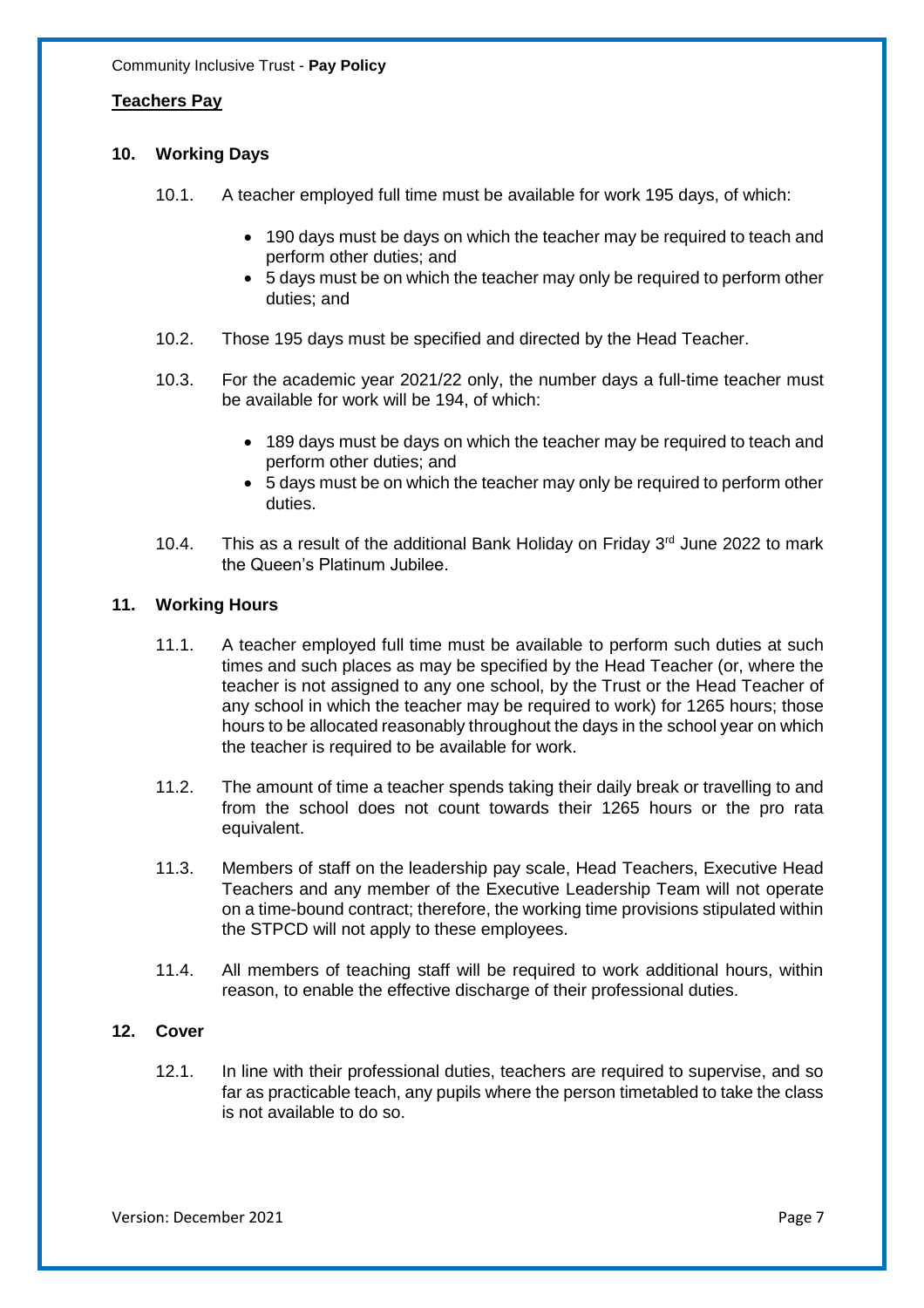12.2. Subject to the STPCD, teachers will only be required to carry out their responsibility outlined in above paragraph rarely, and only in circumstances that are not foreseeable, for example, a teacher is absent without notice.

#### **13. Part-Time Teachers**

- 13.1. Teachers who work less than a standard working week are deemed to be parttime. Their working hours and time obligations will be set out in their Statement of Main Terms of Employment and in line with the STPCD. The pay of part-time teachers will be determined in the same way as full-time teachers and any increase in pay will be pro rata to that of full-time equivalent salary.
- 13.2. Part-time teachers will not be required to work on days, or parts of days, which they would not normally be expected to work. Part-time teachers may be required to carry out duties, other than teaching pupils, outside school sessions on any day on which the teacher is normally required to be available to work (whether the teacher is normally required to be available to work for the whole of that day or for only part of that day).

#### **14. Leadership Pay Scale**

- 14.1. The CEO in consultation with the Directors of Education will set the Head Teachers' pay ranges.
- 14.2. The relevant Director of Education and Head Teacher for the individual schools will set the pay range for all staff on the leadership scale taking into account the STPCD.
- 14.3. Any staff paid above the agreed leadership range for their school, for any reason, will not be entitled to any annual inflationary pay increases agreed by the Trust.
- 14.4. All school leaders must demonstrate sustained high quality of performance with particular regard to leadership, management and pupil progress at the school. There will be no automatic pay progression for teachers on the Leadership Group: progression (if any) up the leadership group pay range will depend on performance in relation to agreed objectives.
- 14.5. Performance-related pay awards for school leaders (other than the Head Teacher) will be recommended by the Head Teacher and approved by the relevant Director of Education within set ranges.
- 14.6. Performance-related pay awards for Head Teachers will be recommended by the Directors of Education and approved by the CEO within set ranges. Staff at the top, or above, the agreed range will not be entitled to any performance-related pay award.
- 14.7. The Director of Education may determine that payments be made to a Head Teacher for clearly temporary responsibilities or duties that are in addition to the post for which their salary has been determined. These responsibilities will not be taken into account when determining the Head Teacher's pay range.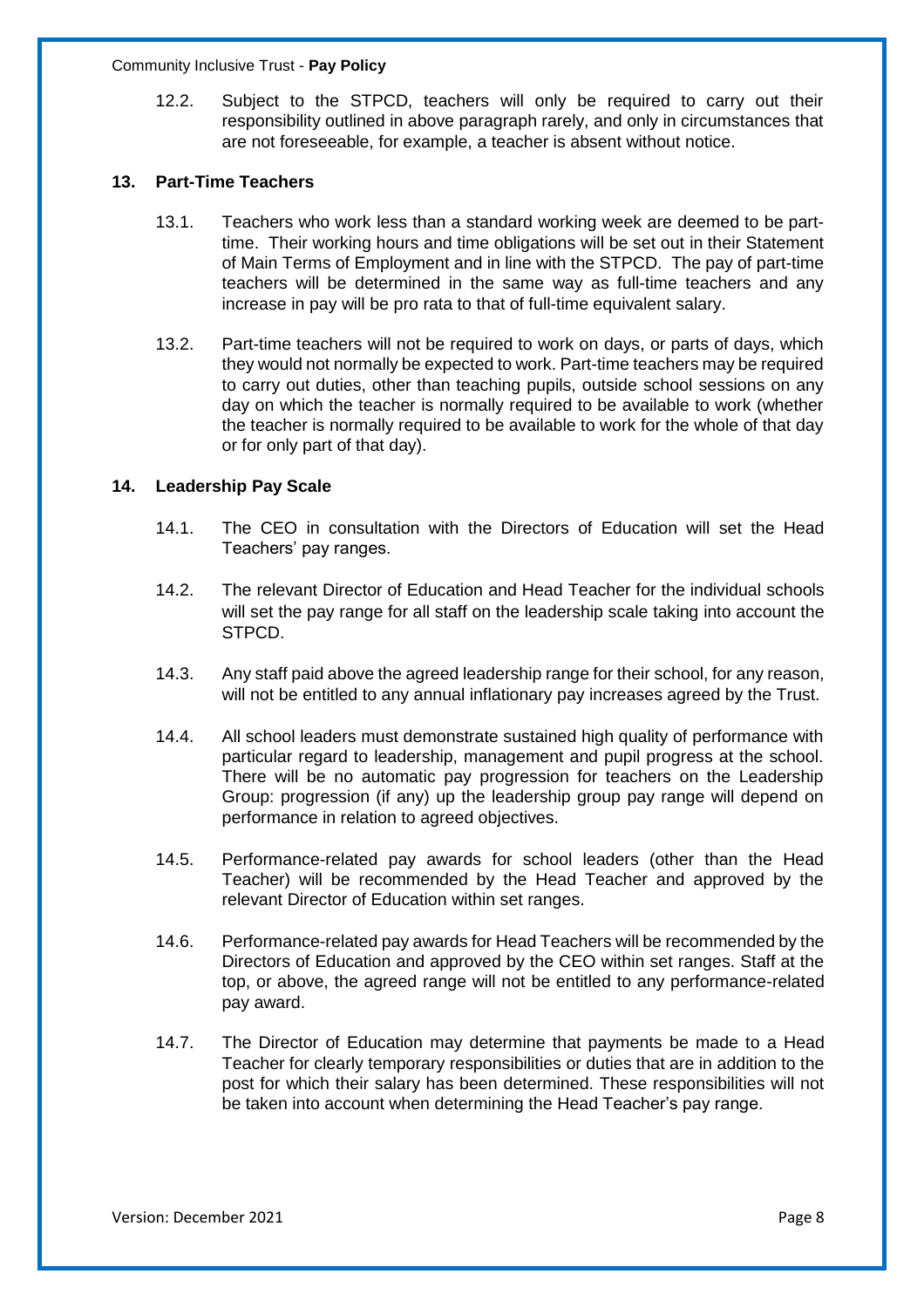- 14.8. The total sum of any temporary payments made to the Head Teacher in any academic year will not exceed 25 percent of the Head Teacher's annual salary. This does not apply to the following payments:
	- Any recruitment and retention incentives and benefits to the extent that the payment is in respect of housing or relocation expenses which relate solely to the personal circumstances of the Head Teacher
- 14.9. The pay range for any staff on the leadership scale will not overlap the Head Teacher's pay range, unless in exceptional circumstances.

#### **15. Classroom Teacher Pay Scale**

- 15.1. The Trust will determine the likely pay range for a vacancy prior to advertising it. In making such determinations, the Trust may take into account a range of factors, including, but not limited to:
	- the nature of the post;
	- the level of qualifications, skills and experience required;
	- the wider context of the school
	- the pay of current staff doing the same or a similar job; and
	- market conditions, geographical/regional factors and the wider Trust context.
- 15.2. On appointment the Trust will determine the starting salary within the given pay range to be offered to the successful candidate.
- 15.3. The Trust has established a six point and three point pay scale range for classroom teacher posts on the main pay range and the upper pay range as shown in Appendix B.
- 15.4. New members of teaching staff to the Trust may also be awarded a TLR or SEN if deemed appropriate.
- 15.5. There is no expectation that a staff member should be paid the same salary they received in a different school or Trust.

#### **16. Unqualified Teachers**

- 16.1. The Trust will pay an unqualified teacher on one of the employment-based routes into teaching on the unqualified teachers' pay scale. The Trust may pay an additional unqualified teacher's allowance if it considers that the basic salary is not adequate, having regard to the unqualified teacher's responsibilities, qualifications and experience. Such an allowance may be awarded where the teacher has:
	- taken on a sustained additional responsibility which is focused on teaching and learning, and requires the exercise of a teacher's professional skills and judgement; or
	- qualifications or experience, which bring added value to the role undertaken.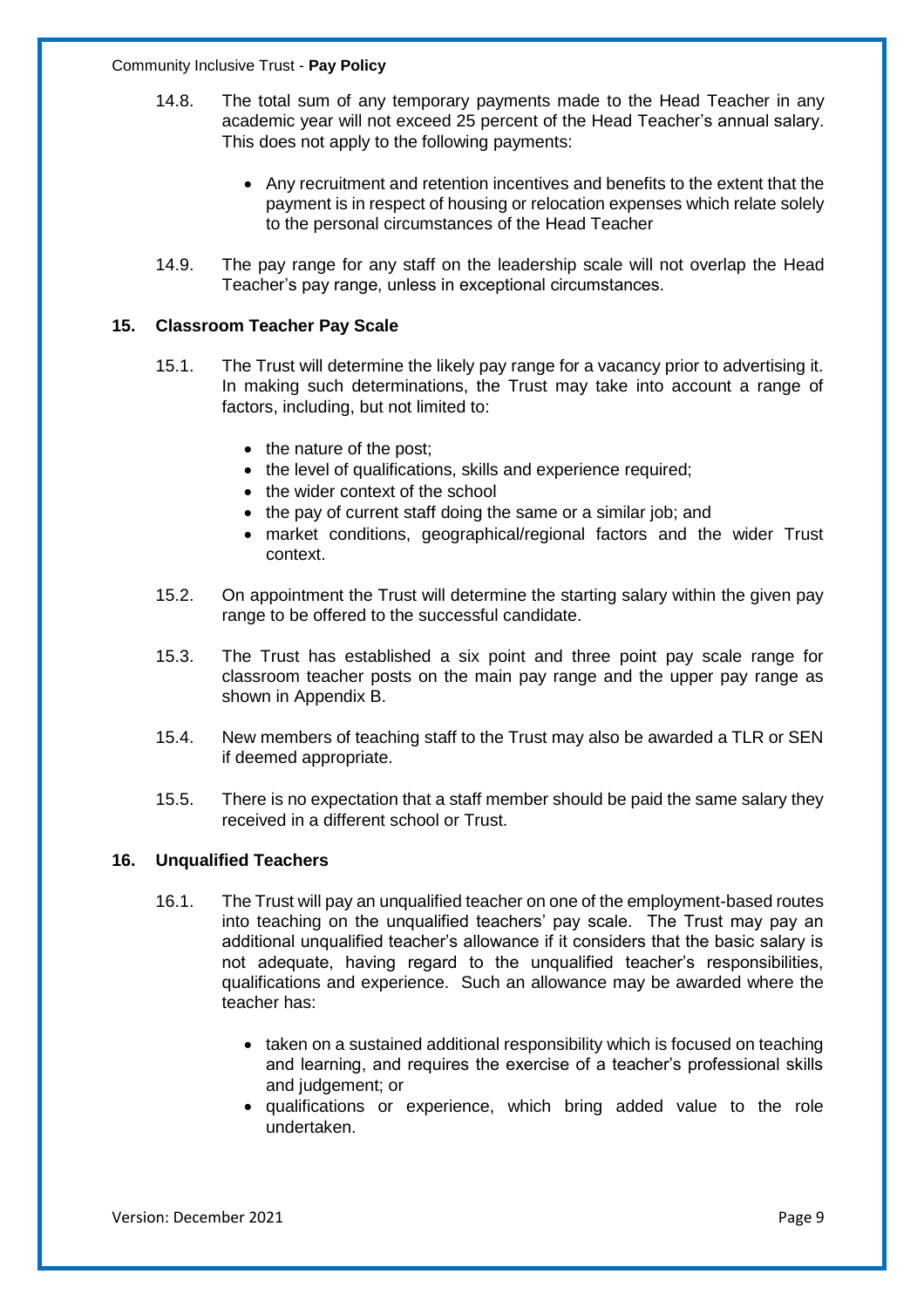- 16.2. The Trust has established a six point pay scale range for unqualified teacher posts as shown in Appendix B.
- 16.3. An individual who works as an unqualified teacher, gains QTS and continues to work as a qualified teacher at the school will be transferred to a salary within the main pay range once they have obtained QTS.

#### **17. Short Notice/Supply Teachers**

17.1. Teachers employed on a day-to-day or other short notice basis will be paid based on a reference salary on the Main Pay Scale set out in Appendix B. Pay will be calculated on a daily basis using the assumption that a full working year consists of 195 days and periods of employment for less than a day will be calculated on a pro-rata basis.

#### **18. Annual Reviews and Progression**

- 18.1. The Trust will ensure that each teacher's salary is reviewed annually with effect from 1 September and by no later than 31 December each year.
- 18.2. All teachers will be provided with an annual statement setting out their salary and any other financial benefits to which they are entitled.
- 18.3. Pay reviews may take place at other times of the year following changes in circumstances or job description that affect the basis for calculating an individual's pay. A written statement will be provided if pay is changed following such a review.

#### **19. Inflationary Pay Increases**

- 19.1. The STRB (School Teachers' Review Body) produces an annual report recommending whether the pay scales in the STPCD should be uplifted. The Trust Board HR Committee has total discretion as to whether to apply an increase to any intermediary points while bearing in mind that pay increases for individual teachers must always be justified by good performance.
- 19.2. The Trust will consider the STRB's recommendation and the new STPCD each year before deciding whether to uplift the teacher pay scales. However, increases will be at the discretion of the Trust Board who will take into account affordability, overall Trust performance and market conditions.

#### **20. Pay Progression Based on Performance**

- 20.1. Teachers are expected to meet the teaching standards as outlined in the School Teachers' Pay & Conditions Document to be eligible for pay progression.
- 20.2. In addition, teachers can expect to receive regular, constructive feedback on their performance and are subject to annual appraisal that recognises their strengths, sets plans for their future development, and helps to enhance their professional practice. The Trust's Performance Management Policy contains further information about the appraisal process.
- 20.3. Subject to the Trust's appraisal procedure, teachers will be eligible for pay progression if their line manager, in conjunction with the Head Teacher, deems: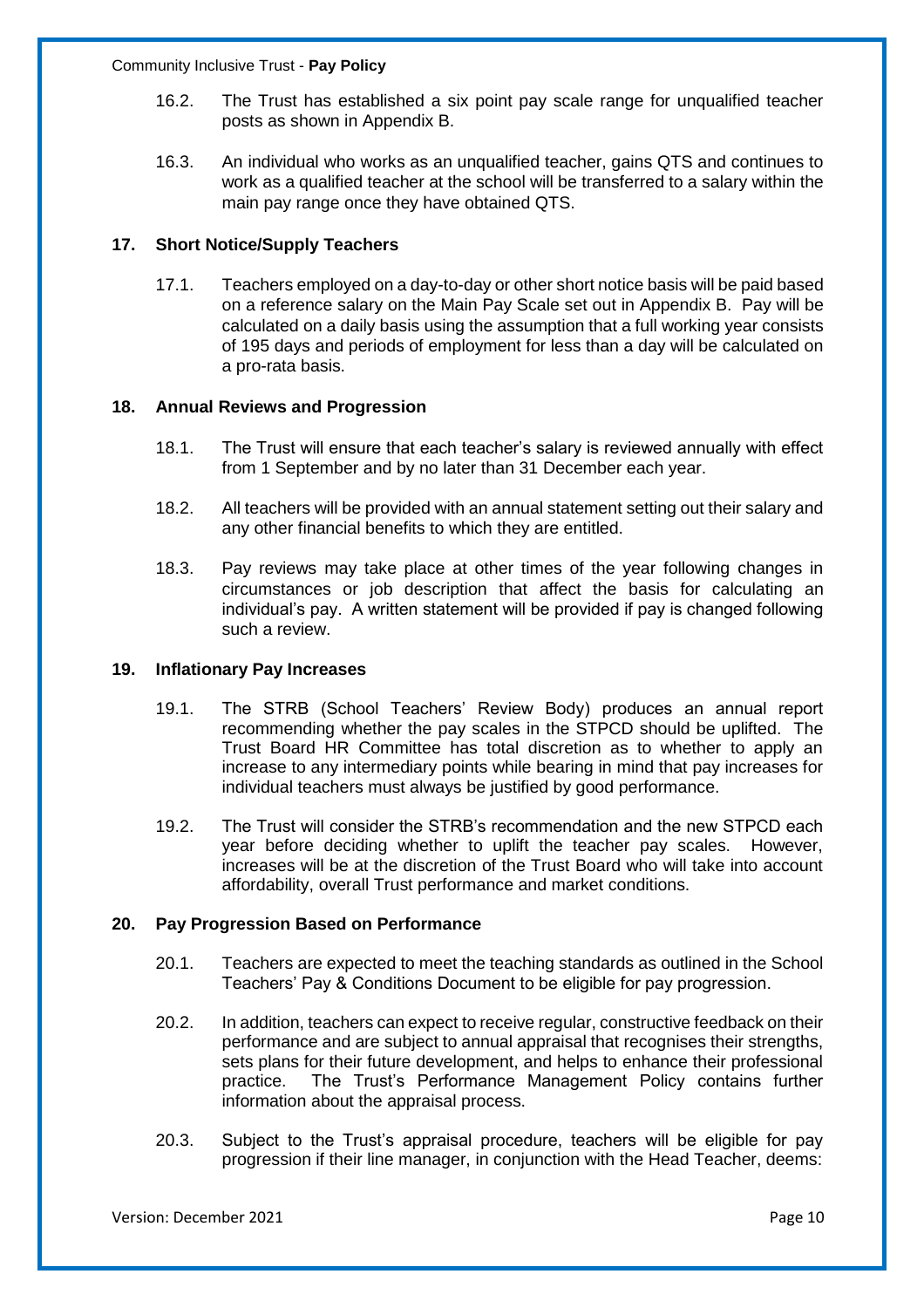- They have made sufficient progress towards meeting their objectives or they have met all their objectives
- They are fully meeting the relevant standards
- That all their teaching is assessed as being at least good.
- 20.4. The rate of progression may be differentiated according to individual teacher performance. The appraisal report will indicate whether a teacher should be considered for pay progression.
- 20.5. As set out in the Trust's Performance Management Policy, the appraisal report should contain:
	- details of the objectives
	- an assessment of performance against those objectives and the relevant standards
	- an assessment of any continuing professional development needs
	- any aspirations and any actions recommended to progress them
	- a recommendation on pay.
- 20.6. The appraisal reports will be reviewed by the Head Teacher and relevant line managers.
- 20.7. Final consideration of the pay recommendations will be determined by the Head Teacher, following review and moderation by the relevant Director of Education, based on the appraisal reports and the recommendations contained within them. These recommendations can either be approved (and a pay increase awarded in line with the report) or rejected (in which case no increase will be awarded). See Appendix A for appeals process.
- 20.8. Where a teacher is absent due to long-term sickness during the academic year or at the time of a salary review, decisions will be contingent upon individual circumstances and based on the staff member's performance during relevant periods of attendance.
- 20.9. For any teacher due to go on maternity leave, the Trust will ensure that appraisals are conducted before this maternity leave, and that the teacher receives any pay progression entitled to them upon their return.
- 20.10. The school will make reasonable adjustments to the appraisal process as it sees fit for any teachers who are absent due to disability. Upon their return, the teacher will be entitled to any pay progression as outlined before their absence.

#### **21. Progression to Upper Pay Range**

- 21.1. Any qualified teacher may apply to be paid on the Upper Pay Range. Teachers can apply to be paid on the upper pay range whilst on any spinal point within the main pay range and applications will be assessed in line with this policy.
- 21.2. It is the responsibility of the teacher to decide whether or not they wish to apply to be paid on the Upper Pay Range. It is usual for teachers to consider applying for progression after approximately 5 years' teaching experience, by which time they are likely to be able to achieve and sustain the necessary level of competence and contribution. However, in exceptional cases teachers may feel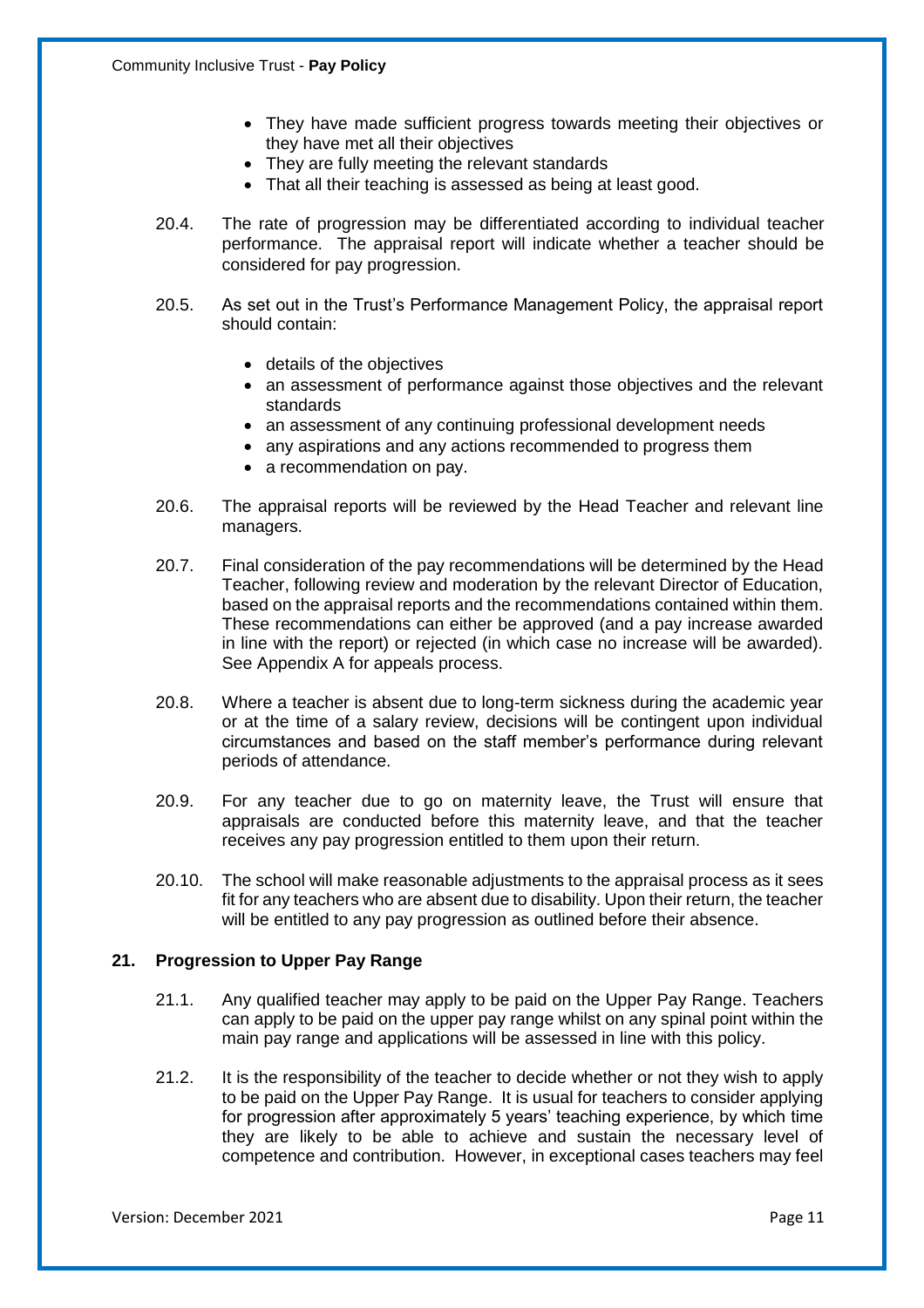ready at an earlier stage, whereas other teachers may decide not to apply for progression until later in their career.

- 21.3. Applications to be paid on the Upper Pay Range may be made once a year between 1 September and 31 October, in writing, to the Head Teacher. Teachers are encouraged to discuss with their line manager or appraiser their intention to apply for progression at an early stage in the preceding academic year, for example when their performance objectives are being set, so that they can be supported to achieve the required standards and gather the necessary evidence to demonstrate their achievements and contribution.
- 21.4. An application to be paid on the Upper Pay Range should include the results of at least two recent appraisals together with a statement explaining how the applicant has met the assessment criteria and supporting evidence including impact on whole school. An application will be successful where the Head Teacher is satisfied that:
	- the teacher is highly competent in all elements of the relevant standards; and
	- the teacher's achievements and contribution to the school are substantial and sustained.
- 21.5. For the purposes of this Pay Policy:
	- 'highly competent' means performance which is not only good, but also good enough to provide coaching and mentoring to other teachers, give advice to them and demonstrate to them effective teaching practice and how to make a wider contribution to the work of the school, to help them meet the relevant standards and develop their teaching practice;
	- 'substantial' means of real importance, validity or value to the school; playing a critical role in the life of the school; providing a role model for teaching and learning; making a distinctive contribution to the raising of pupil standards; taking advantage of appropriate opportunities for professional development and using the outcomes effectively to improve pupils' learning; and
	- 'sustained' means maintained continuously over two academic years.
- 21.6. Following a meeting with the teacher to discuss their application, the Head Teacher will assess the application. The Head Teacher may also seek supporting evidence from the teacher's line manager. The decision will be communicated verbally and confirmed in writing within 5 working days.
- 21.7. If successful, the teacher will move to the Upper Pay Scale with effect from 1 September in the year following that in which the application is approved, unless the Head Teacher agrees to an earlier effective date. The teacher will be placed on the minimum point of the Upper Pay Range.
- 21.8. If unsuccessful, feedback will be provided by the Head Teacher, which includes an explanation of where the teacher was assessed to be falling short of the progression criteria. Any appeal against a decision not to move the teacher to the Upper Pay Scale will be heard under the appeal arrangements set out in Appendix A.
- 21.9. Performance management will be set against criteria for teaching and learning.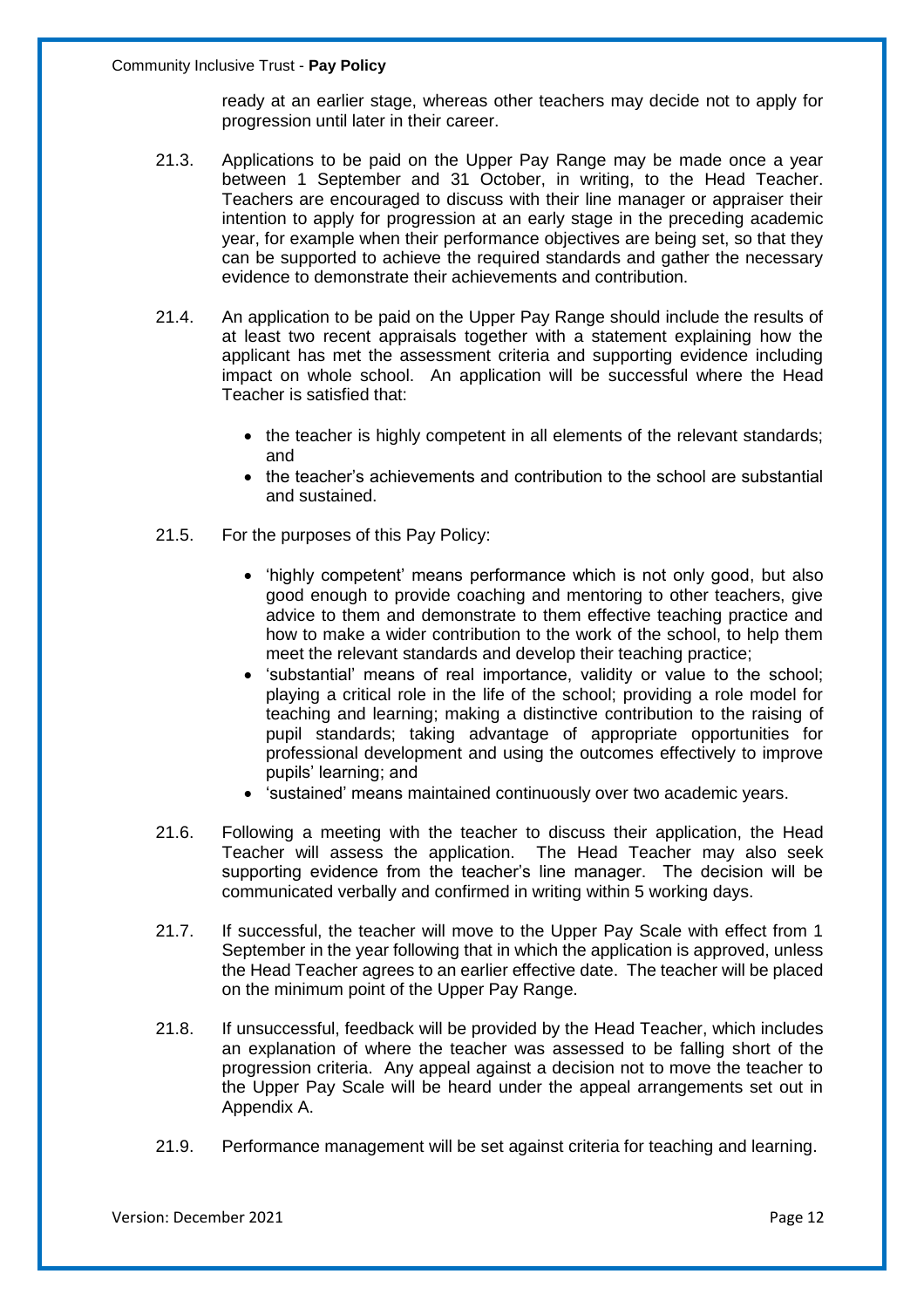#### **22. Progression on Upper Pay Range**

- 22.1. A teacher will need to show that they are continuing to meet the criteria for progression to the Upper Pay Range, as well as their performance objectives and the relevant standards, to achieve pay progression whilst on the Upper Pay Range.
- 22.2. Decisions regarding pay progression for teachers already on the Upper Pay Range will be made with reference to their appraisal report and the pay recommendation it contains. As set out in the Trust's Performance Management Policy, the appraisal report should contain:
	- Details of the objectives
	- an assessment of performance against those objectives and the relevant standards
	- an assessment of any continuing professional development needs
	- any aspirations and any actions recommended to progress them
	- a recommendation on pay.
- 22.3. The appraisal reports will be reviewed and approved/rejected by the Head Teacher and relevant Director of Education for the purposes of moderation.
- 22.4. If a teacher is unhappy with the pay decision, he/she may appeal the decision in regard to his/her pay using the process outlined in Appendix A.
- 22.5. Teachers are able to apply for progression to, and within, the next band after two years of successful performance/appraisals that have not been interrupted by movement to capability.

#### **23. Teaching and Learning Responsibility Payments (TLRs)**

- 23.1. TLR payments will be awarded by the Head Teacher in conjunction with the Director of Education who will determine the value of the TLR (Appendix B) which will be in line with the STPCD. TLRs will be awarded to teachers for undertaking a sustained additional responsibility, for the purpose of ensuring the continued delivery of high quality teaching and learning and for which the teacher is made accountable for. Unqualified teachers may not be awarded TLRs.
- 23.2. To qualify for a TLR, the teacher's duties must include a significant responsibility that is not required of all classroom teachers which:
	- is focused on teaching and learning;
	- requires the exercise of a teacher's professional skills and judgement;
	- requires the teacher to lead, manage and develop a subject or curriculum area; or to lead and manage pupil development across the curriculum;
	- has an impact on the educational progress of other than the teacher assigned classes or groups of pupils;
	- involves leading, developing, and enhancing the teaching practice of other staff.
- 23.3. To qualify for a TLR1 payment, the significant responsibility defined above must include line management responsibility for a significant number of people; otherwise, a TLR2 payment will be appropriate.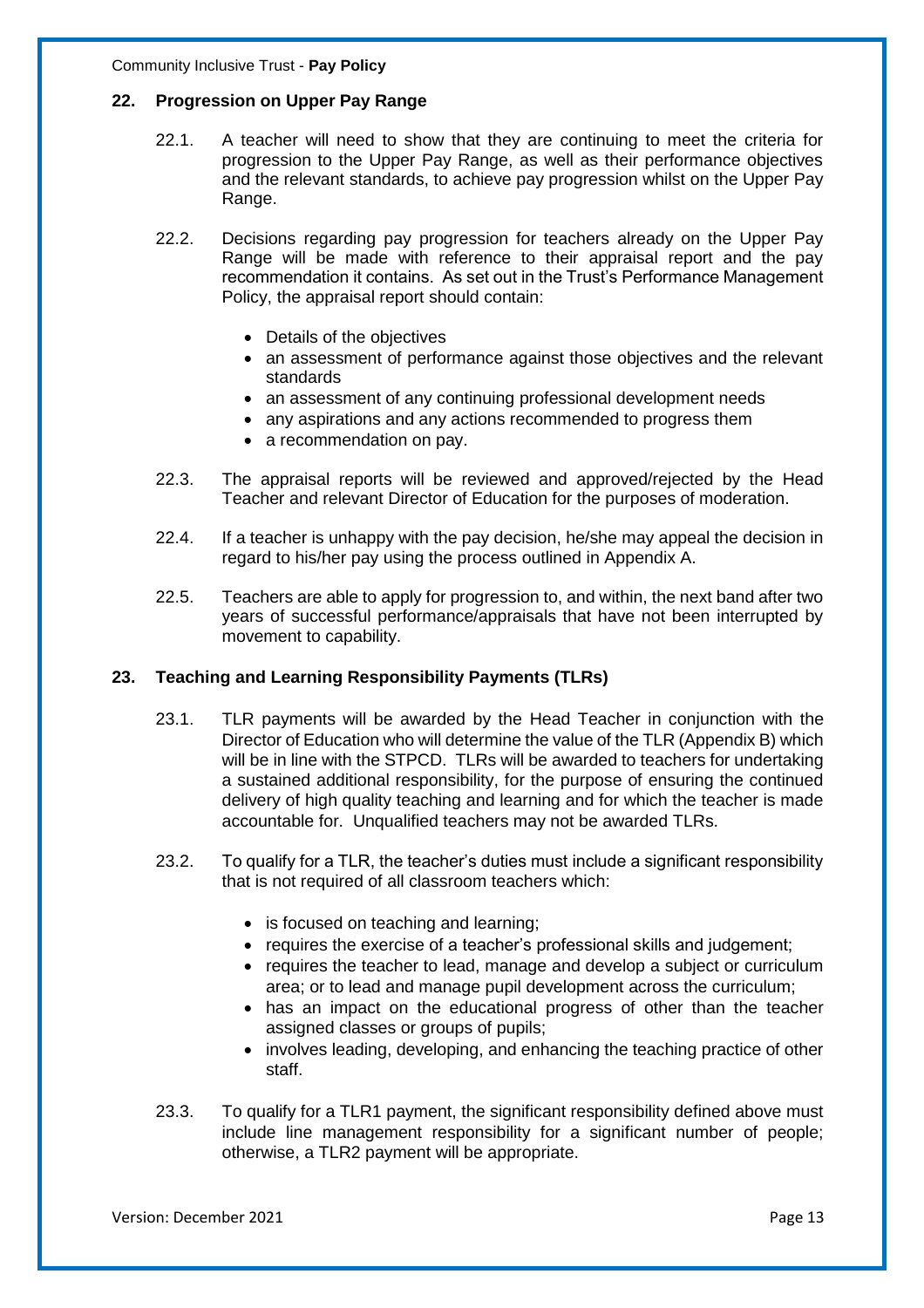- 23.4. A teacher cannot hold a TLR1 and a TLR2 concurrently, but a teacher who receives either a TLR1 or a TLR2 may also hold a concurrent TLR3.
- 23.5. A TLR can be based on a job description that includes several different areas of significant responsibility.
- 23.6. TLR3 payments are awarded on a fixed term basis for clearly time-limited school improvement projects or one-off externally driven responsibilities.
- 23.7. A TLR payment is attached to a specific post in the school's staffing structure and, therefore, may only be held by two or more people if they are job-sharing that post. TLRs awarded to part-time teachers must be paid on a pro-rata basis.
- 23.8. TLR's can only be issued to qualified teachers.
- 23.9. Members of staff on the leadership scale cannot hold a TLR.

#### **24. Special Educational Needs Allowances (SEN)**

- 24.1. The school may award a SEN allowance to a classroom teacher who would qualify for such an allowance under the relevant provisions of the STPCD. Where a SEN allowance is to be paid, the school will determine the value of the allowance (Appendix B), taking into account the structure of the school's SEN provision:
	- whether any mandatory qualifications are required for the role
	- the qualifications or expertise of the teacher relevant to the post
	- the relative demands of the post.
- 24.2. Within the Trust's SEN schools, all teaching staff receive at least the minimum SEN allowance. If a Head Teacher wishes to increase the award, this must be with the agreement of the Director of Education – SEND.
- 24.3. To qualify for an increased award the member of staff must have additional SEN responsibilities above those of a classroom teacher.

#### **25. Acting Up Allowances**

- 25.1. The Director of Education will decide whether to award allowances to any teacher who is required to act as Head Teacher or deputy head for a period more than four weeks.
- 25.2. If the teacher is to be awarded an acting up allowance, the payment will be backdated to the day on which they assumed the additional responsibilities.
- 25.3. The teacher will receive an acting up allowance which is equal to that of the individual who usually undertakes that role.

#### **26. Pay Deductions**

26.1. Where a day's pay is to be deducted because of unauthorised absence or approved unpaid leave, this will be calculated as 1/365th annual salary. The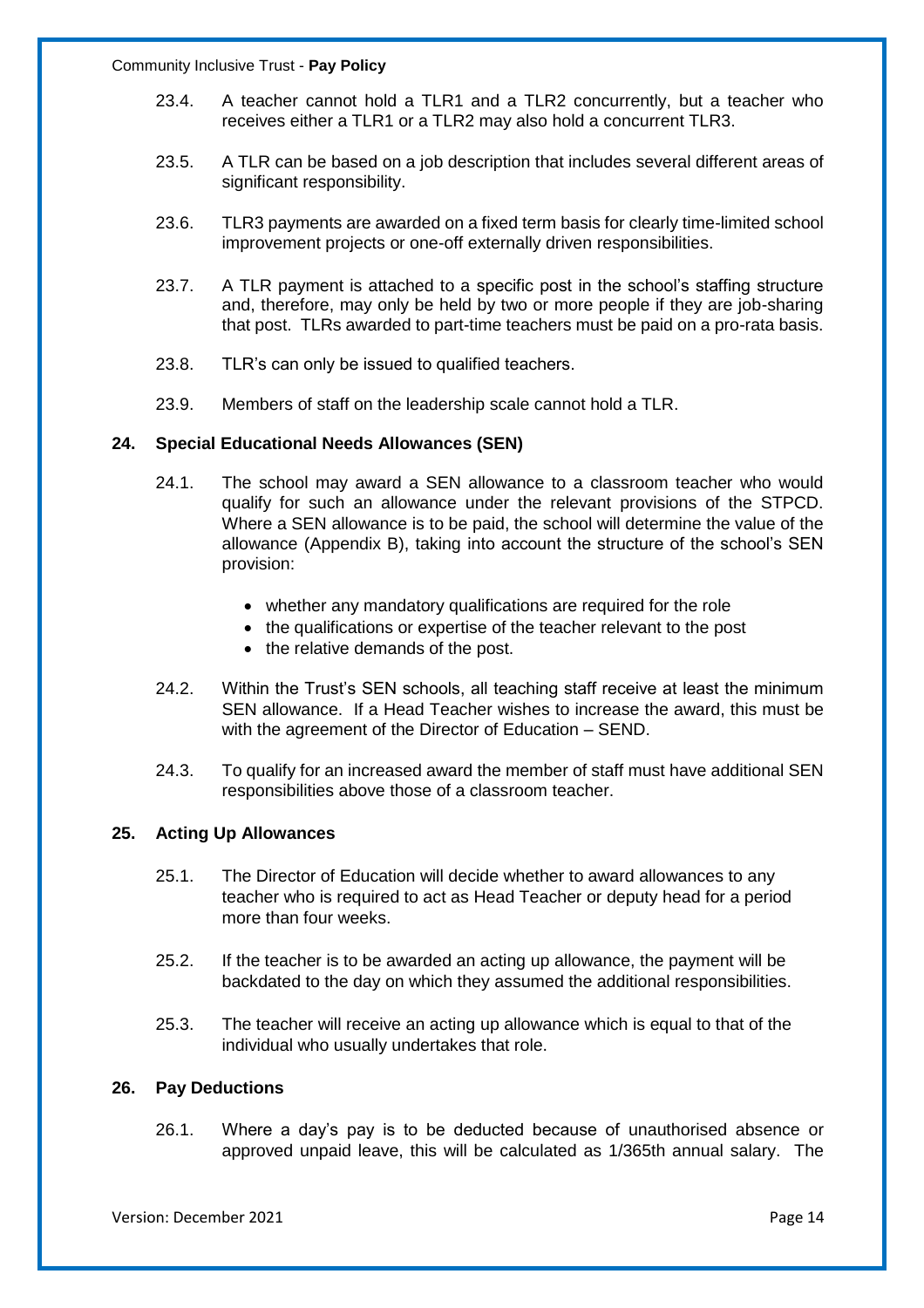calculation will be amended on a pro rata basis for a half-day absence or for teachers who work part-time hours.

#### **27. Early Career Teachers (ECTs)**

27.1. Decisions regarding pay progression for each teacher will be made with reference to their appraisal report and the pay recommendation it contains. Early Career teachers will usually be appointed at the minima of the Main Pay Scale and recommended for pay progression if they successfully complete their induction year.

#### **28. Pay Safeguarding**

- 28.1. Pay safeguarding for teachers applies when the school determines, for reasons outlined in the STPCD, a teacher's pay should be reduced. The safeguarding period allows for a period of time to adjust to the lower pay.
- 28.2. Where a pay decision leads to a period of pay safeguarding for a teacher, the school will give the required notification as soon as possible and no later than one month after the date of the determination, in accordance with the STPCD.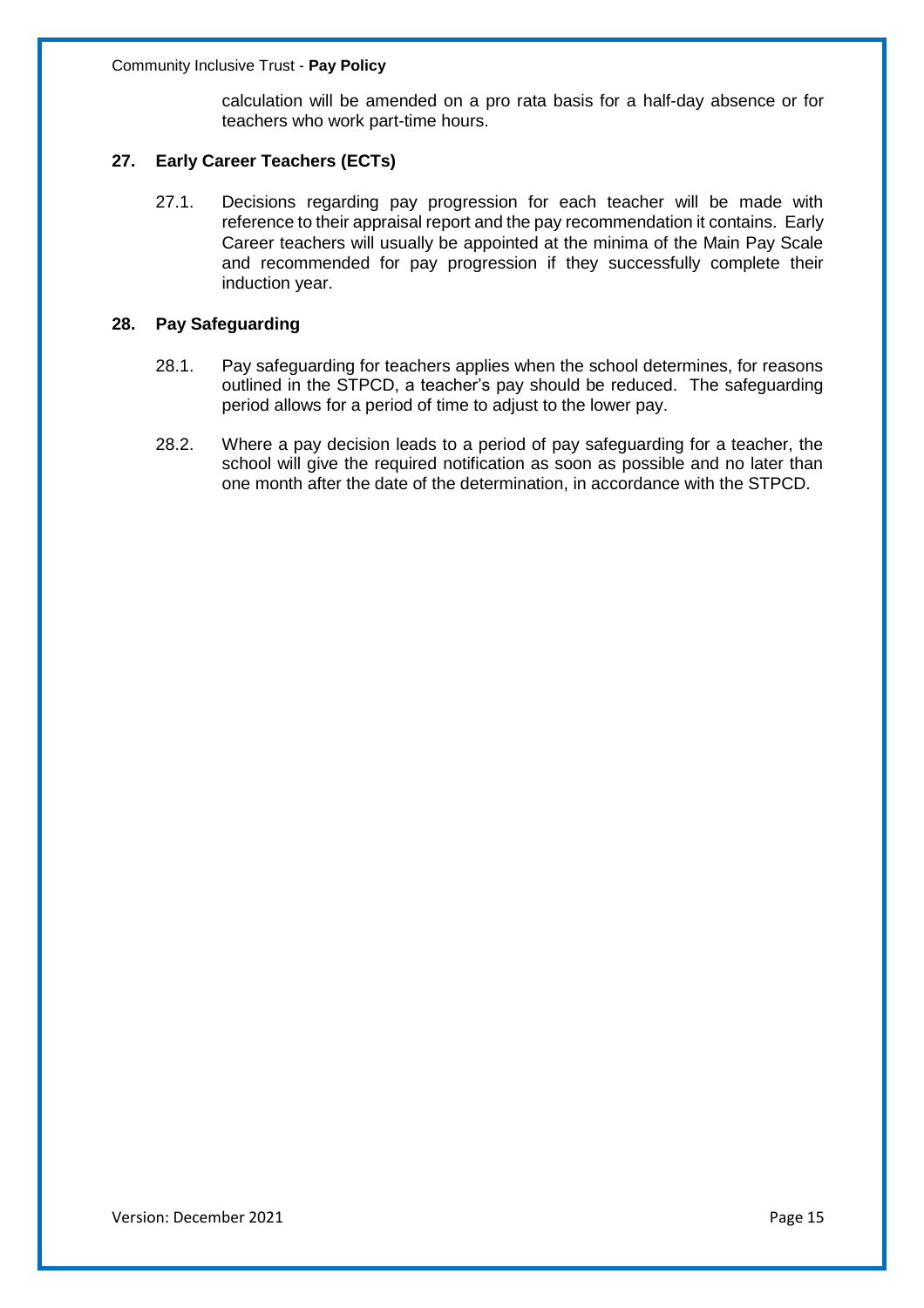#### **Non-Teaching Staff**

#### **30. School Non-Teaching Staff Pay**

- 30.1. All support staff at the Trust are paid at the appropriate grade on the CIT Support Staff Pay scale (Appendix C).
- 30.2. As a result of TUPE some staff may be paid on legacy pay values.

#### **31. Support Hub Non-Teaching Staff Pay**

- 31.1. The Support Hub roles are benchmarked to assess the current market pay range for that role.
- 31.2. For Support Hub staff and ELT staff who are not employed on STPC their pay will increase within the defined range, subject to performance.

#### **32. Pay decisions**

- 32.1. The Head Teacher (school based staff) or ELT (support hub staff) determines the pay range for all new roles prior to advertising the role
- 32.2. When a new non-teaching member of staff is appointed, the Head Teacher/ELT determines the starting scale point for the role from within the advertised pay range.
- 32.3. The Trust has full discretion to determine the grades/range of newly appointed support staff and the point of entry onto the grade/range. However, the Trust must have regard to the responsibilities of the post and to the pay scales, terms and grading/range applicable for similar roles of work when deciding the grade/range for a post. The point of entry on the grade/range will usually be at the minimum point, but the Trust may pay at a higher level within the grade/range if this is justified by a new staff member's skills or experience.

#### **33. Acting Up Allowances – Non-Teaching**

- 33.1. From time to time, employees may be asked to take on the duties of a higher grade role – this is sometimes known as 'acting up'.
- 33.2. If a staff member takes on the full duties of a higher-grade role, a temporary responsibility payment is payable after the role has been undertaken for four weeks, backdated to the date the duties were first undertaken.
- 33.3. Temporary responsibility payments represent the difference between the staff member's current salary and the lowest grade of the higher grade role, or one increment if the salary falls within the range of the grade for the role they are covering.
- 33.4. If the additional duties are undertaken for a full term, the temporary responsibility payment will continue to be paid during the holiday period immediately following the term.
- 33.5. Employees are not paid temporary responsibility payments during periods of sick leave.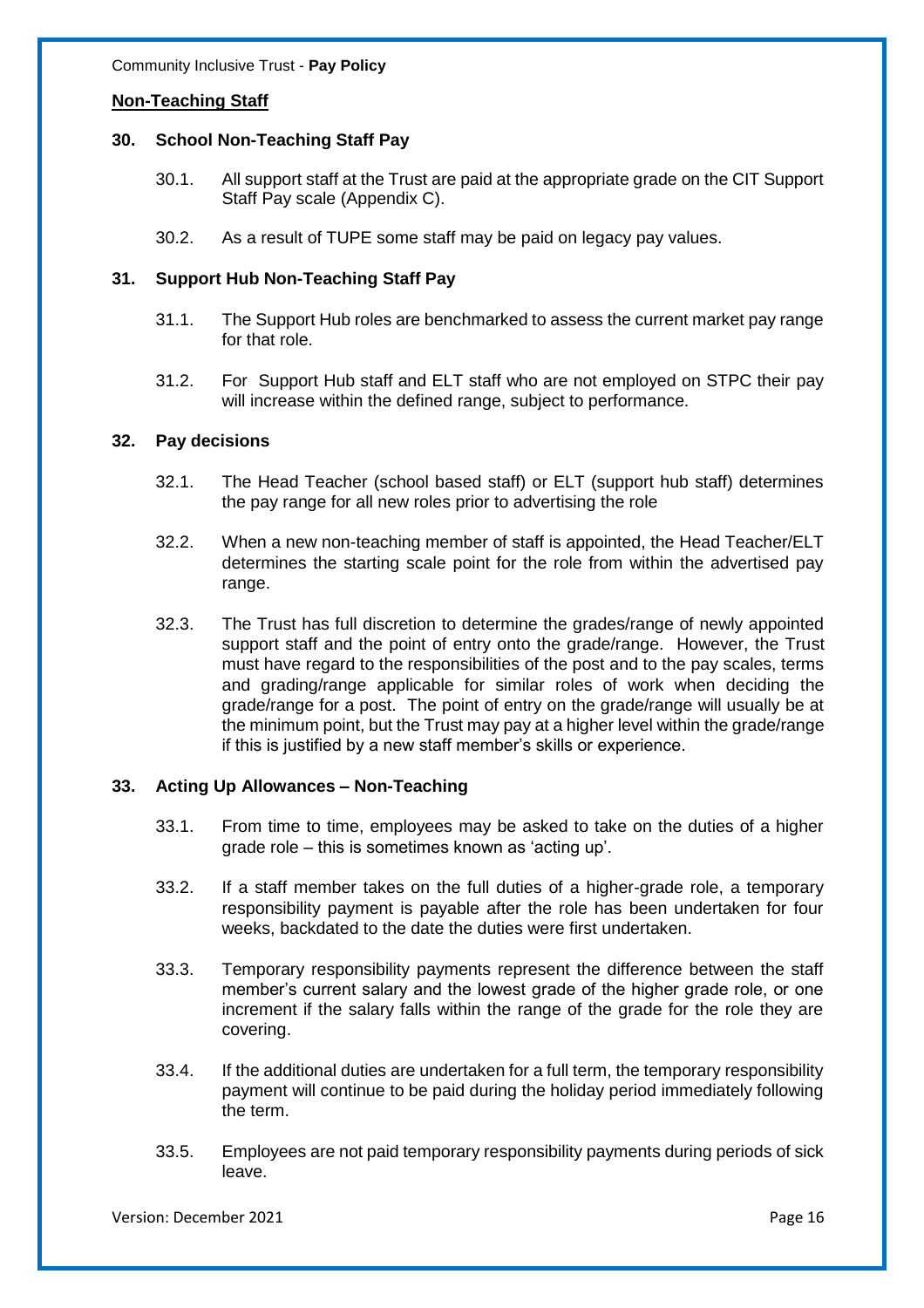- 33.6. Payments for temporary responsibilities do not apply to teaching assistants undertaking cover supervision.
- 33.7. Agreed temporary responsibility payments are recorded on the staff member's file, including the date of agreement, the amount and the reasons for the payment, and the school's payroll provider is notified to arrange the payment.

#### **34. Honorarium Payments**

- 34.1. Where employees take on some of the duties of a higher grade role, but not all the duties, a temporary responsibilities payment is not applicable.
- 34.2. For employees taking on some of the duties of a higher grade role, or taking on a substantial body of work in addition to their main role, an honorarium may be paid.
- 34.3. Honorarium values are determined in the same manner as temporary responsibility payments, but only a percentage of the amount is payable, dependent on the proportion of the duties undertaken.
- 34.4. Honorarium payments must be agreed in advance with the Head Teacher or ELT.
- 34.5. Agreed honorarium payments are recorded on the staff member's file, including the date of agreement, the amount and the reasons for the payment, and the school's payroll provider is notified to arrange the payment.

#### **35. Annual Reviews and Progression Inflationary Pay Increases**

- 35.1. The Trust will consider applying an inflationary increase to its pay scale for school-based support staff each year, to become effective from 1 April.
- 35.2. As a Trust, all attempts will be made to stay in line with the Local Authority inflationary and Government pay increases; however, a higher or lower amount may be considered, depending on affordability. This may not be implemented on 1 April depending on the timing of the Government's announcement, but will be backdated to 1 April.
- 35.3. The Trust will ensure that each non-teaching member of staff's salary is reviewed annually with effect from 1 April and by no later than 1 month following the national pay agreement.
- 35.4. All staff will be provided with an annual statement setting out their salary and any other financial benefits to which they are entitled.
- 35.5. The performance management and pay cycle is April to April for non-education staff.

#### **36. Casual Staff**

36.1. The Trust may also employ casual staff on an hourly paid basis where the requirement for certain types of work is not predictable: for example, bank staff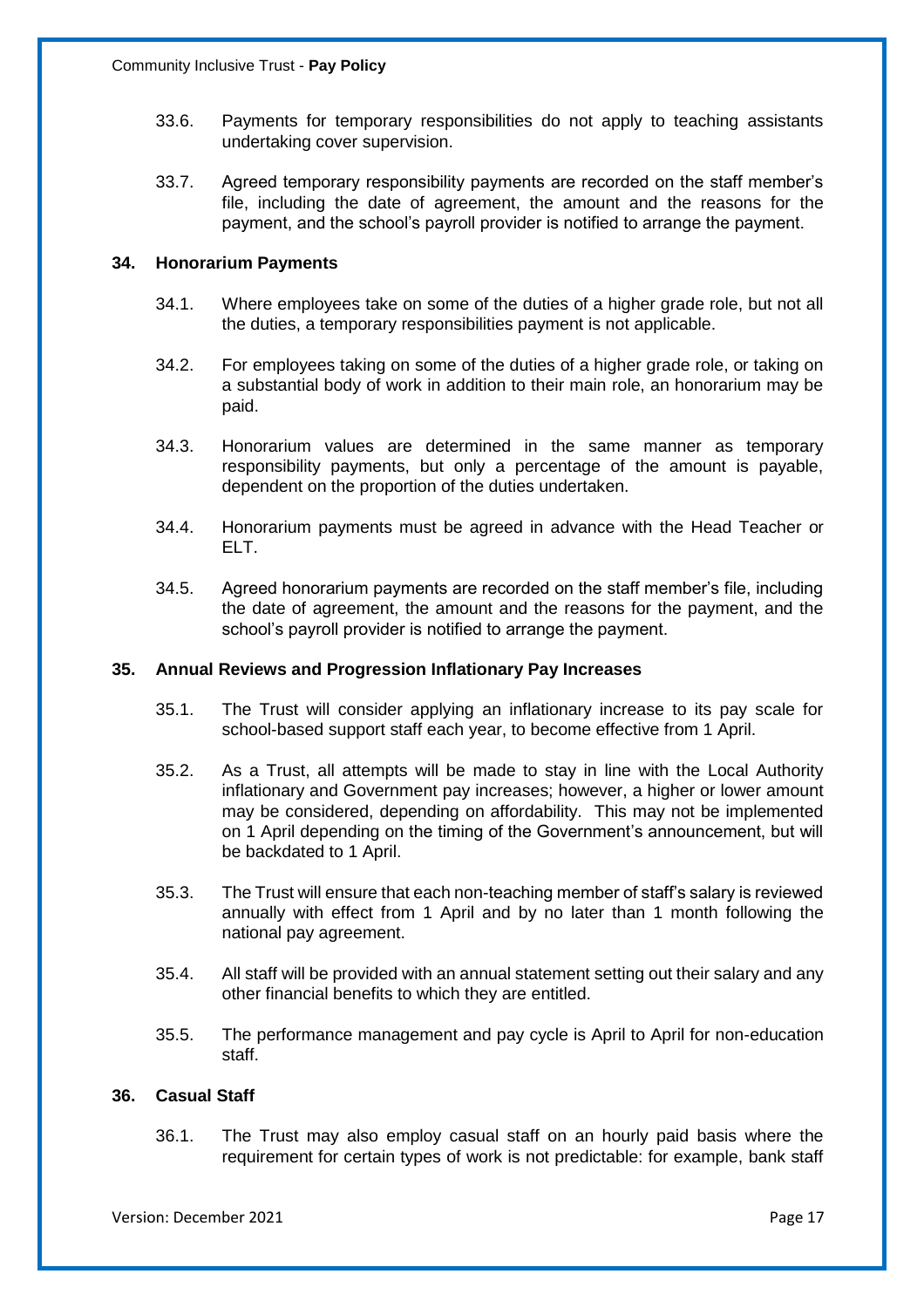covering support staff absences, exam invigilators, music or sports instructors. Hourly rates for casual staff will depend on the qualifications required for the post and will be uplifted to include an allowance for holiday pay.

#### **37. Pay Progression Non-Teaching Staff**

- 37.1. All members of support staff can expect to receive regular, constructive feedback on their performance and are subject to annual appraisal that recognises their strengths and supports their future development.
- 37.2. Incremental pay progression is awarded annually on 1 April each year until the highest scale within the grade is reached.
- 37.3. If a staff member has less than six months' service in the grade by 1 April, they will not be entitled to an incremental pay progression.
- 37.4. Progression to the top of the relevant pay grade will depend on good performance as assessed in the annual appraisal.
- 37.5. Support staff will be eligible for pay progression if they meet all their performance objectives and relevant standards.
- 37.6. As set out in the Trust's Performance Management Policy, the appraisal report should contain:
	- details of the objectives;
	- an assessment of performance against those objectives and the relevant standards;
	- an assessment of any continuing professional development needs;
	- any aspirations and any actions recommended to progress them;
	- a recommendation on pay.
- 37.7. The appraisal reports within school will be reviewed by the Head Teacher and relevant line manager for the purposes of moderation.
- 37.8. The appraisal reports and any associated pay recommendations within the Support Hub will be reviewed by the HR Director for the purposes of moderation.
- 37.9. Relevant pay awards will then be actioned or not, dependent on outcome.
- 37.10. These recommendations can either be approved (and a pay increase awarded in line with the report) or rejected (in which case no increase will be awarded).
- 37.11. Where a member of staff is absent due to long-term sickness during the academic year or at the time of a salary review, decisions will be contingent upon individual circumstances and based on the staff member's performance during relevant periods of attendance.
- 37.12. For any member of staff due to go on maternity leave, the Trust will ensure that appraisals are conducted before this maternity leave, and that the member of staff receives any pay progression entitled to them upon their return.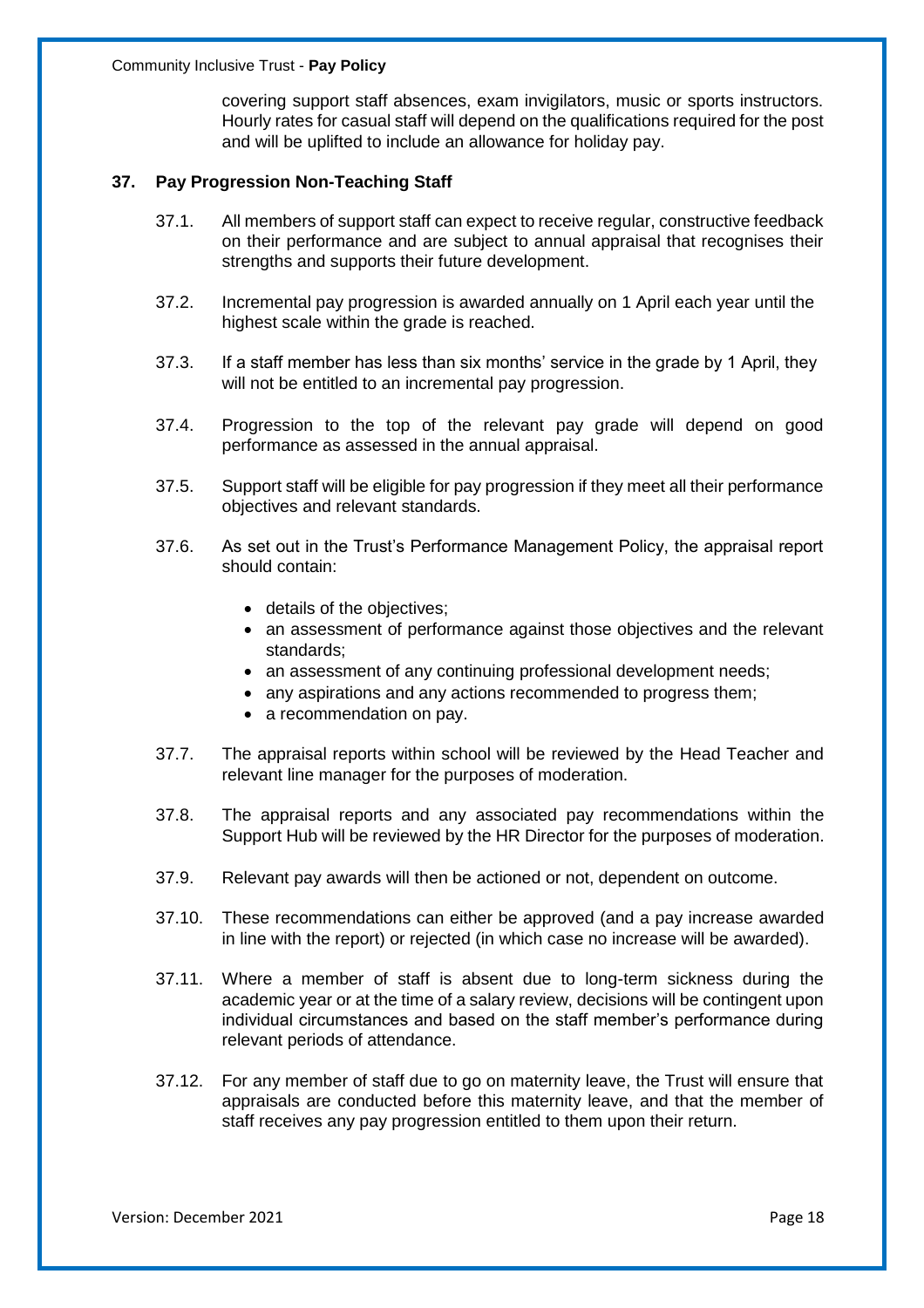37.13. The school will make reasonable adjustments to the appraisal process as it sees fit for any members of staff who are absent due to disability. Upon their return, the member of staff will be entitled to any pay progression as outlined before their absence.

#### **38. Pay protection**

- 38.1. Where a pay determination resulting from job evaluation or redeployment leads to a period of safeguarding, HR will give the required notification no later than one month after the date of the determination.
- 38.2. Pay protection periods, where applicable, last for 12 months.

#### **39. Pay Decision Appeal**

39.1. If a staff member is unhappy with the pay decision, he/she may appeal the decision in regard to his/her pay using the process outlined in Appendix A.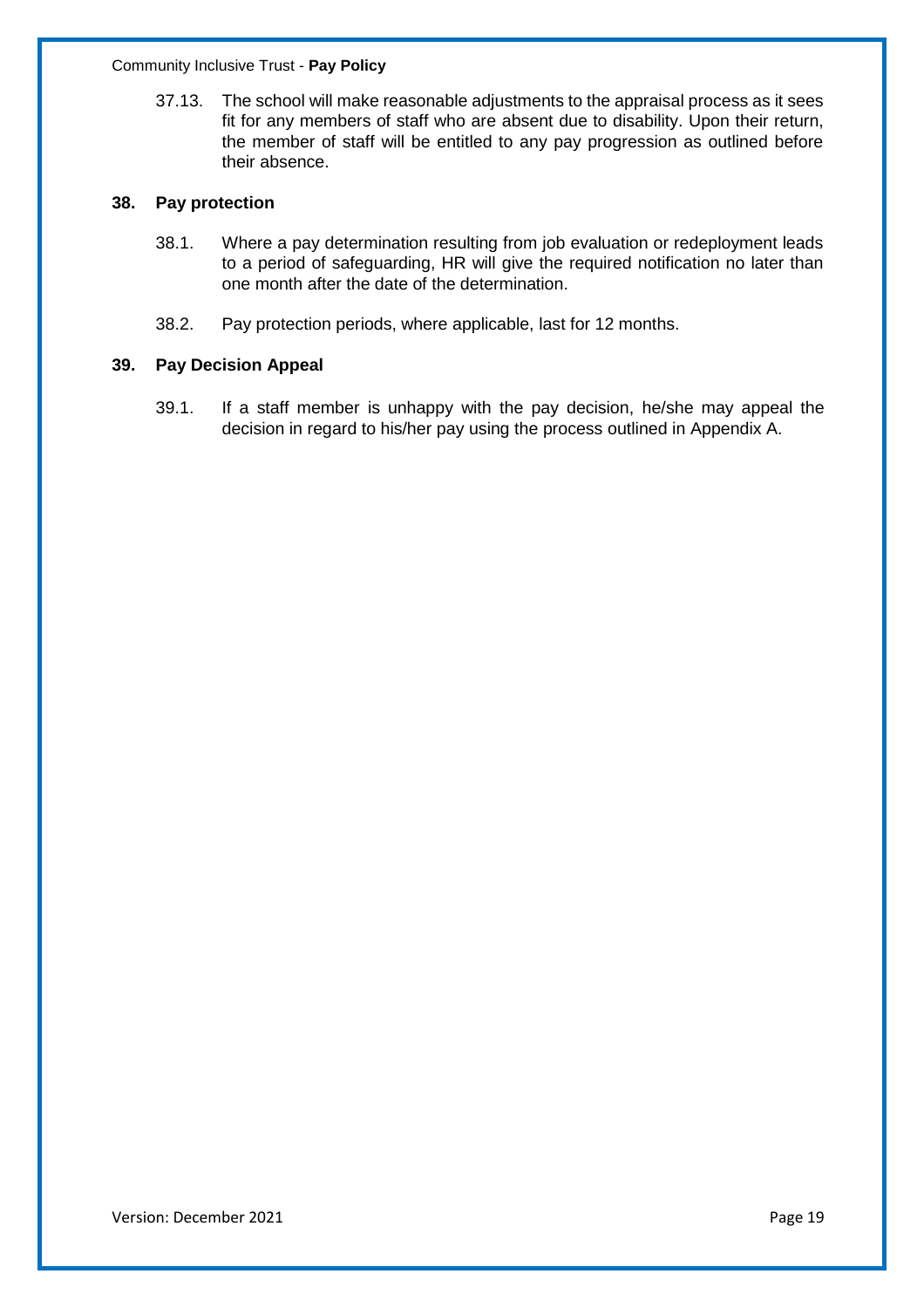#### **Additional Information**

#### **41. Long Service Awards**

41.1. All staff members will receive long service awards based upon continuous service (below). The Trust recognise continuous service within the local authority for staff who have TUPE'd across. However, long service awards for new staff members to the Trust with continuous service within the Local Authority will only have their service count towards "long service" from their start date with the Trust.

| Length of<br>service | <b>Reward</b> |
|----------------------|---------------|
| 20 years             | £105 +        |
|                      | <b>VAT</b>    |
| 30 years             | $£210 +$      |
|                      | <b>VAT</b>    |
| 40 years             | $£250 +$      |
|                      | VAT           |

- 41.2. The HR Director (Support Hub) will write to qualifying members of staff.
- 41.3. To celebrate this achievement, staff members are invited to choose a gift to the value set out above. Whilst staff are free to select a gift of their choice, the Trust reserves the right to deem a gift unsuitable. The gift should be purchasable online and any delivery charges included in the price.
- 41.4. Once a staff member has chosen their gift, they should provide the HR Director with the following information:
	- **Supplier**
	- Item description
	- Product code
	- Cost (including VAT and delivery)
- 41.5. The HR team will then liaise with their SOM in respect to purchasing the item.

#### **42. Salary Sacrifice arrangements**

- 42.1. Staff may enter into salary sacrifice arrangements, as offered by the Trust, whereby they sacrifice part of their gross salary in return for the Trust's agreement to provide a benefit-in-kind.
- 42.2. Participation in a salary sacrifice arrangement has no effect on the determination of any safeguarded sum to which the staff member is entitled under the STPCD.

#### **43. Expenses**

43.1. Instructions on claiming for expenses including travel, mileage, etc. can be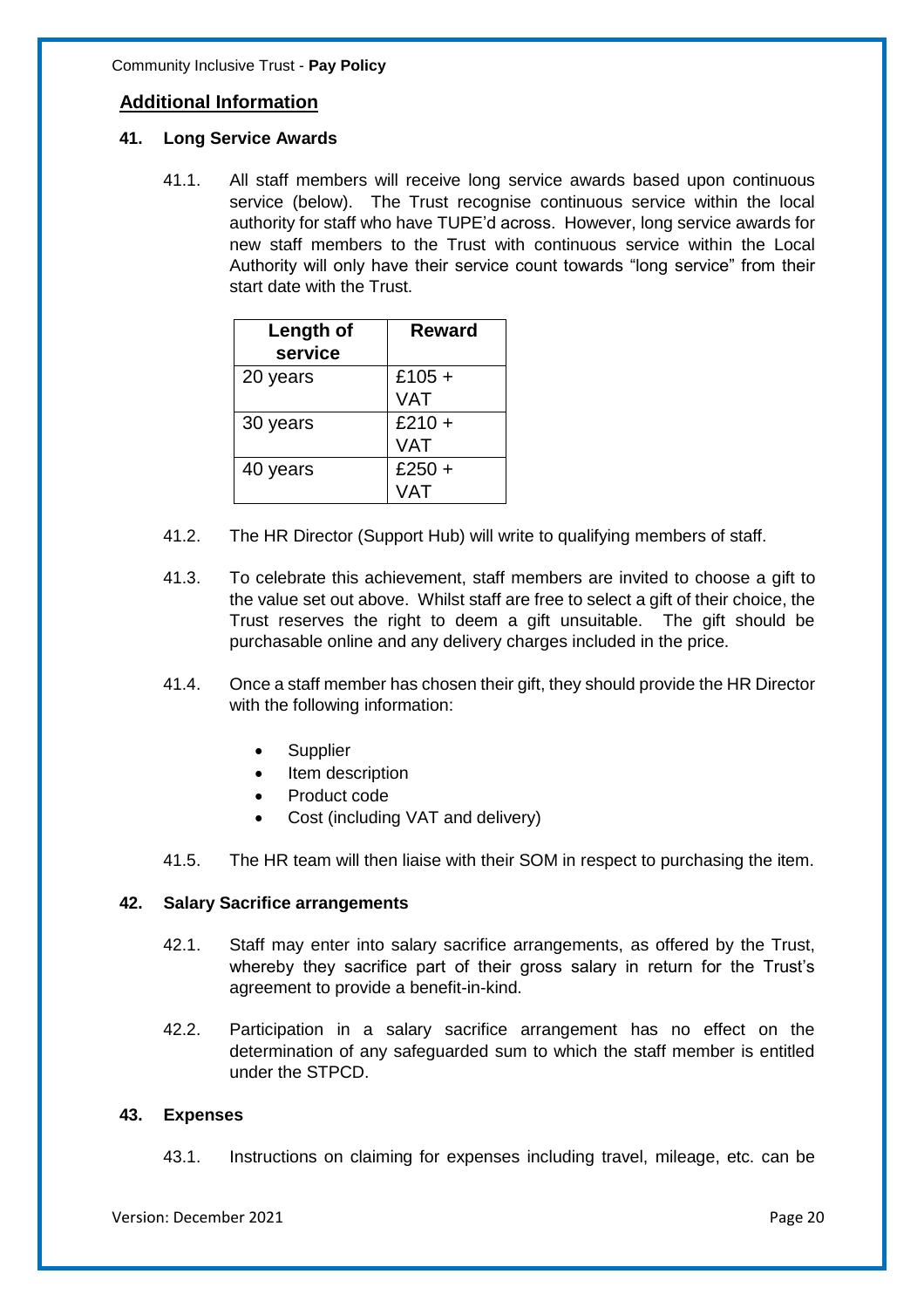found in the Trust's Travel and Expenses Policy.

#### **44. TOIL (Time Off in Lieu)**

- 44.1. TOIL is available for non-teaching staff only.
- 44.2. When additional staffing hours are required outside of contracted hours, the Head Teacher or ELT will consider whether TOIL or overtime is the most appropriate method to cover this.
- 44.3. Overtime will only be paid where TOIL arrangements are not practical for the school.
- 44.4. Where there is a disagreement between the Head Teacher/ELT and staff member as to whether TOIL or overtime should be used, advice will be sought from the HR Director.
- 44.5. Below is a list of examples of circumstances which may qualify for accruing lieu time. This list is not exhaustive, and employees should discuss their individual circumstances with their Head Teacher or ELT.
- 44.6. Circumstances that may qualify for accruing lieu time include the following:
	- Working additional hours to cover staff absence
	- Support staff attending a trip to support a pupil with SEND
	- Staff working on new initiatives
- 44.7. For any additional hours to count towards TOIL, they must be agreed by the Head Teacher/ELT in advance of the hours being worked.
- 44.8. If this agreement is not in place, any additional hours worked by a staff member will not qualify for the accrual of lieu time or payment of overtime.
- 44.9. When an employee identifies that the additional hours they are working may qualify for accruing lieu time, they will speak to the Head Teacher/ELT who will decide whether lieu time can be accrued for those hours.
- 44.10. TOIL taken for lieu time accrued for working additional hours during the school week will be equal to the time actually worked during the normal school working week.
- 44.11. Lieu time will not be accrued where an employee works additional hours during the day, such as during their lunch break. The Head Teacher/ELT will ensure all employees receive an appropriate lunch break every day.
- 44.12. Additional hours worked as part of an employee's normal day-to-day duties do not qualify for accruing lieu time unless previously agreed by the Head Teacher.
- 44.13. Employees will speak to their line manager if they are unable to undertake all elements of their role within their regular working hours. The line manager and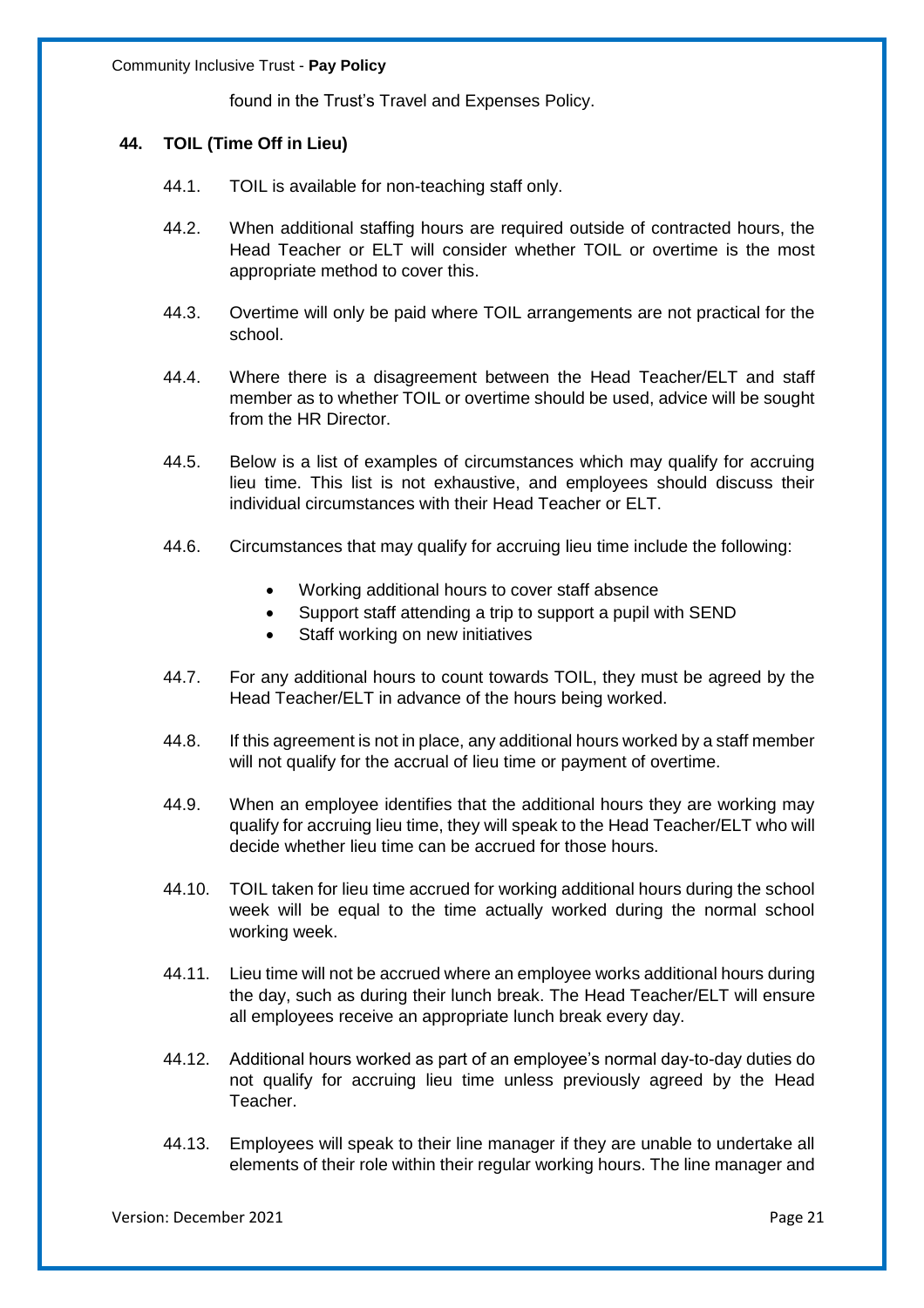employee will work together to develop a plan to support workload.

- 44.14. In cases where both the employee and school will benefit from additional hours being worked, e.g. when the employee attends a CPD session, these hours will not qualify for accruing lieu time.
- 44.15. Line managers will keep a record of any additional hours worked by employees in their team and where these hours qualify for accruing lieu time.
- 44.16. TOIL should be taken as soon as practicable after it has been accrued and no longer than 6 months after it has been accrued.
- 44.17. If an employee does not take their TOIL within 6 months of it being accrued, no monetary compensation will be offered in lieu of the time off accumulated.
- 44.18. Employees will make a request to their line manager to take TOIL by completing the Leave of Absence Request form.
- 44.19. Employees must make a request for TOIL at least one week in advance of the requested date.
- 44.20. Line managers will take the following into account when considering a request:
	- Length of notice of intention to take TOIL
	- Length of TOIL request this should not exceed two consecutive working days
	- Cover arrangements and wider operational requirements
	- Personal circumstances of the employee
	- Parity across the team and school in the application of this process
- 44.21. Line managers have the right to refuse a TOIL request where it conflicts with the provision of an adequate services by the department.
- 44.22. Line managers will identify alternative dates for TOIL where an initial request is denied.

#### **45. Overtime**

45.1. Overtime will only be paid where TOIL arrangements are not practical for the school.

#### **Teachers:**

- 45.2. Any teacher who exceeds the 1265 hours will not be paid for their additional work, with the possible exception of staff attending extracurricular trips and activities.
- 45.3. Only in exceptional circumstances, and with the permission of the Director of Education, can a teacher receive overtime pay.
- 45.4. Teachers overtime pay will be paid at an hourly rate calculated as follows: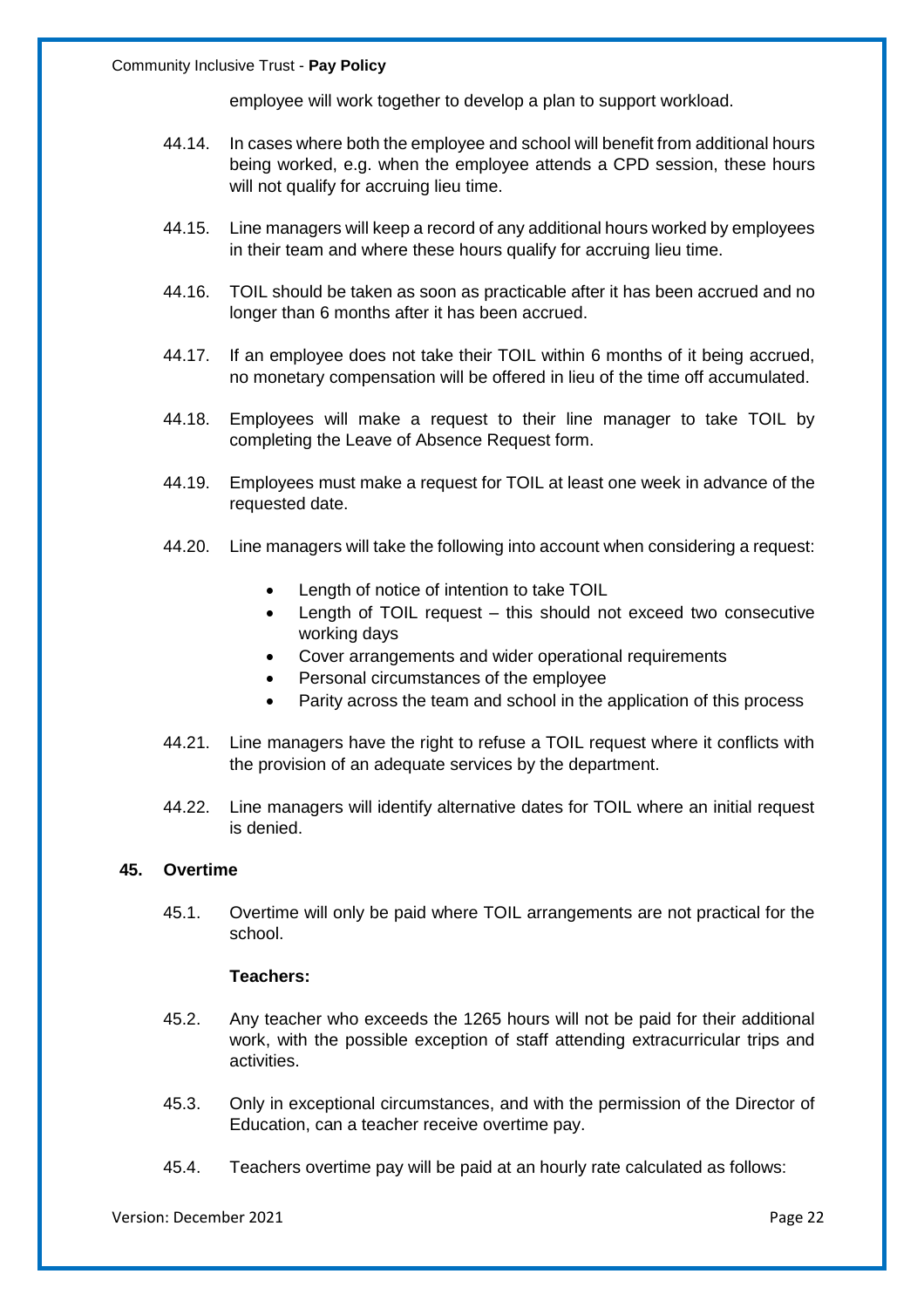• FTE Salary/1,265

#### **Support Staff:**

- 45.5. Employees in posts up to and including Grade 8 (CIT Support Staff Pay Scale) may receive payment for additional hours. Payments can only be approved by:
	- a Head Teacher
	- or, a member of ELT
- 45.6. Employees in posts on or above Grade 9 are not eligible for overtime payments.
- 45.7. Any support staff required to work Saturdays will receive time and a half.
- 45.8. Any support staff required to work Sundays or Public Holidays will be paid for double time.

#### **46. Car Allowance**

- 46.1. Car allowances will be paid to staff deemed by the ELT to require one, thereby ensuring their pay and conditions are in line with similar roles nationally.
- 46.2. For all applicable staff this decision will be made in consultation with the HR Committee and will be detailed in the individual staff members' Statement of Main Terms of Employment.

#### **47. Settlement Agreements**

- 47.1. The Trust may enter into a settlement agreement with a member of staff in order to protect the Trust against future claims from that staff member. A settlement agreement is a legally binding contract between the Trust and the staff member which serves to settle claims that the staff member may have against the Trust and is usually used in connection with ending their employment.
- 47.2. The HR Director will consult with the ELT giving the rationale for this course of action and the likelihood of any cost that may be incurred by the Trust. As part of this process, the CFO will also assess the financial viability of the proposal.
- 47.3. Requested settlement agreements will be taken to the HR Committee by the HR Director to obtain their agreement within Financial Handbook guidelines for sign off.

#### **48. Review and Monitoring**

48.1. The Trust will review this policy on an annual basis and will monitor outcomes to assess the effectiveness of this policy in rewarding good performance and to ensure the Trust's continued compliance with equalities legislation.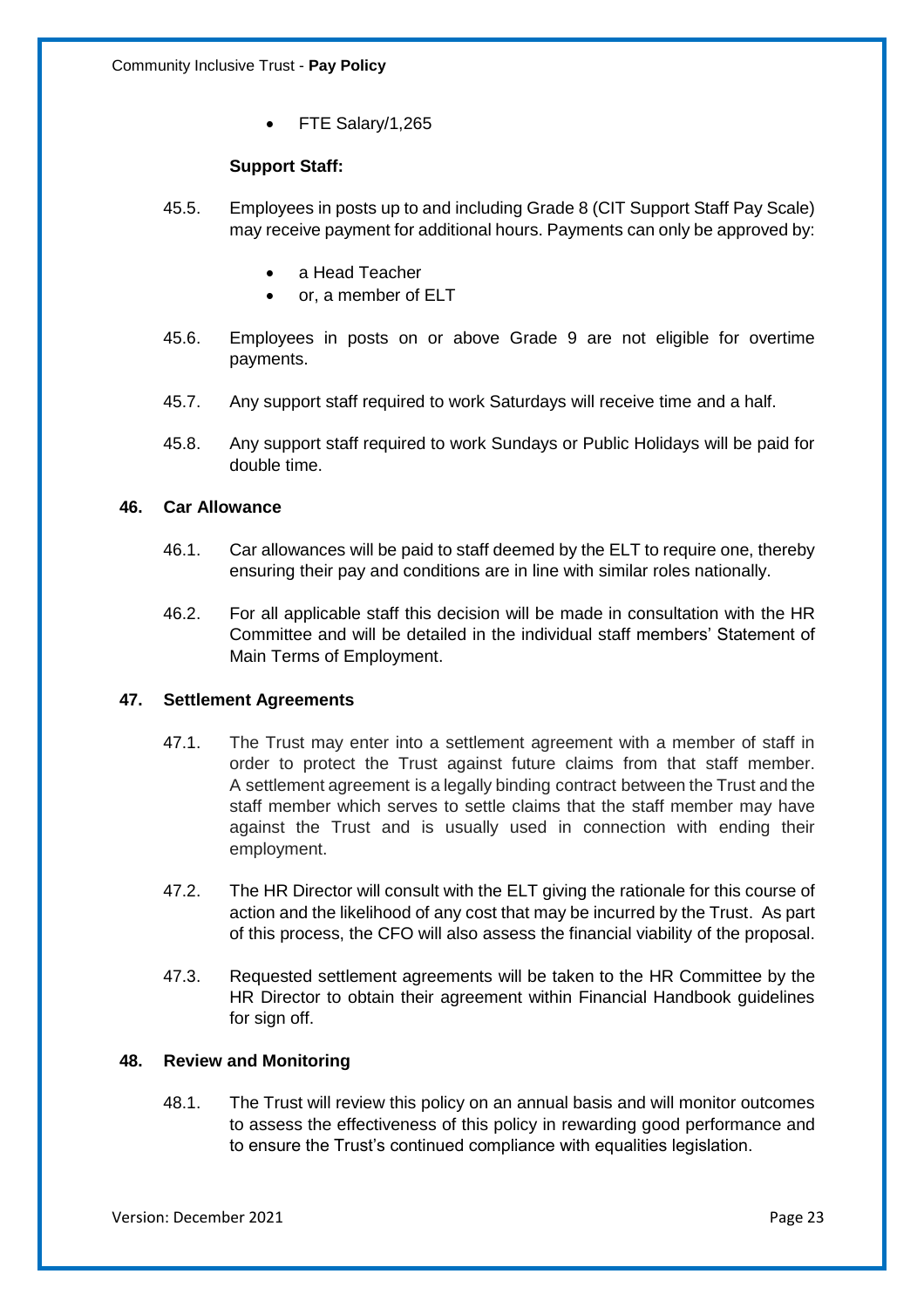#### **Appendix A**

#### **Appeals Procedure**

#### **1. Principles**

- 1.1. A staff member who wishes to appeal a decision in relation to his/her pay must comply with this procedure. The matter should not be raised or dealt with under the Trust's Grievance Policy and Procedure. The reasons for seeking a review may include the person or committee who made the decision having:
	- a) incorrectly applied any provision of the Pay Policy;
	- b) failed to have proper regard for statutory guidance;
	- c) failed to take proper account of relevant evidence;
	- d) took account of irrelevant or inaccurate evidence;
	- e) being biased; or
	- f) unlawfully discriminated against the staff member.
- 1.2. The staff member will receive written confirmation of the pay determination and where applicable the basis on which the decision was made. If the staff member is not satisfied, he/she should seek to resolve this by raising the matter informally with the Head Teacher (school staff) or ELT (Support Hub) within ten working days of the decision. The Head Teacher/ELT will arrange a meeting without unreasonable delay.
- 1.3. If the staff member is not satisfied with the outcome of the informal discussion with the Head Teacher/ELT then he/she may follow the formal appeal process.

#### **2. Formal Appeal Process**

- 2.1. The staff member will provide in writing the specific grounds for questioning the pay decision together with evidence, which he/she considers, should be taken into account. The appeal letter must be sent to the person or Committee who made the decision within ten working days of the pay determination or the informal discussion with the Head Teacher/ELT.
- 2.2. Pay appeals will go through the relevant Director of Education for school staff and ELT for Support Hub staff, with the exception of the Clerk to the Trust Board and PA to CEO/Director of Governance & Operations, who can appeal to the HR & Safeguarding Committee, rather than the ELT. For members of ELT and school's leadership, any pay appeal will be heard by three members of the HR and Safeguarding Committee.
- 2.3. The appeal hearing should be held without unreasonable delay following receipt of the letter of appeal.
- 2.4. The panel may invite the Head Teacher/ELT to the hearing and he/she will provide the meeting with any relevant information required by the panel. No specific information concerning the remuneration of other members of staff shall be given in the presence of the staff member for whom the appeal is being heard. Where the panel requests such pay information from the Head Teacher/ELT, it will be conveyed confidentially to them alone. The staff member may ask questions of the Head Teacher/ELT.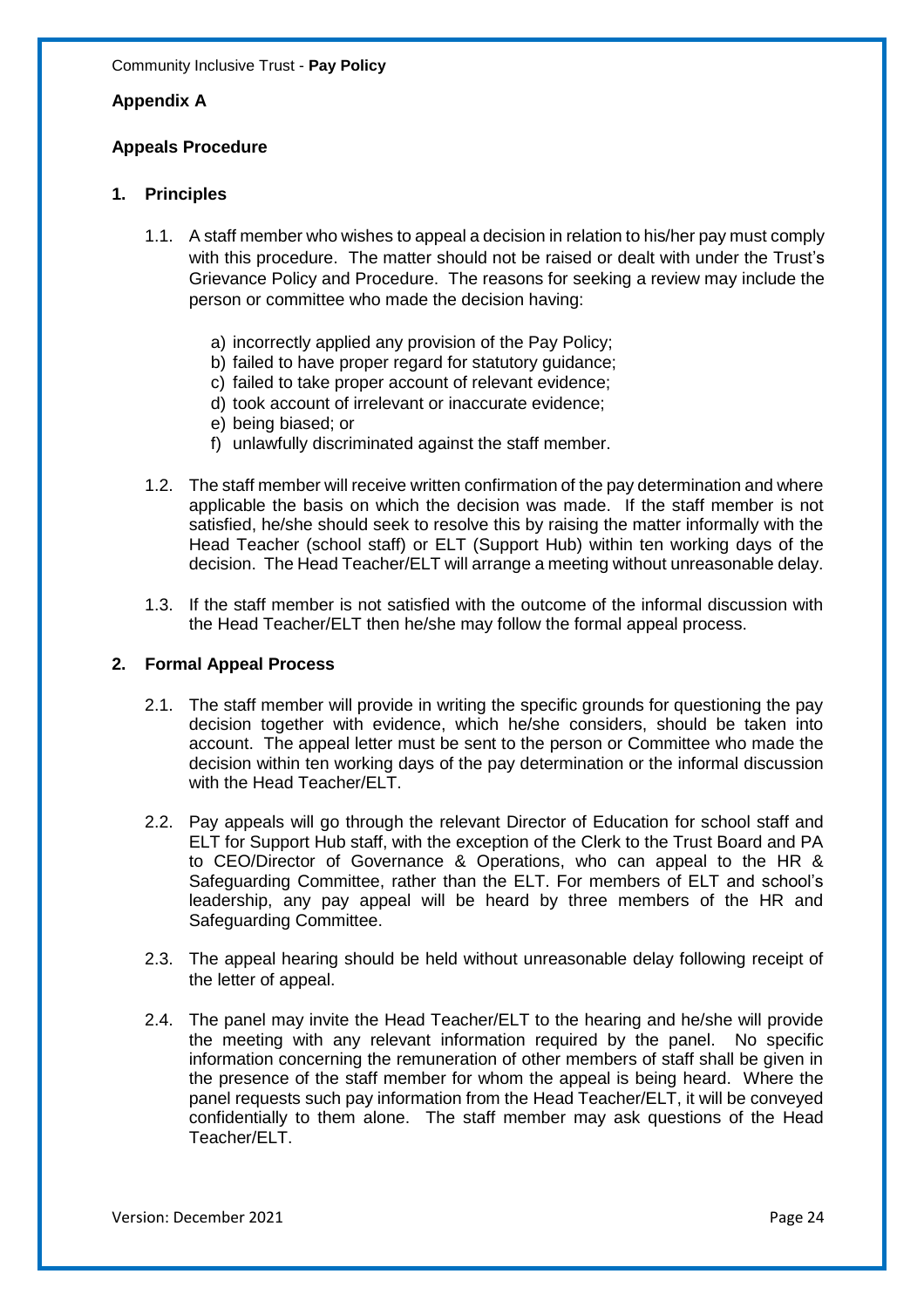- 2.5. The staff member will be given the opportunity to make representations in person and may be accompanied by a work colleague or union representative.
- 2.6. The panel will carefully consider all the evidence that is presented before making a decision. The outcome of the appeal will be communicated to the staff member in writing without unreasonable delay and will include reasons for the decision.
- 2.7. The decision of the panel at the appeal hearing is final.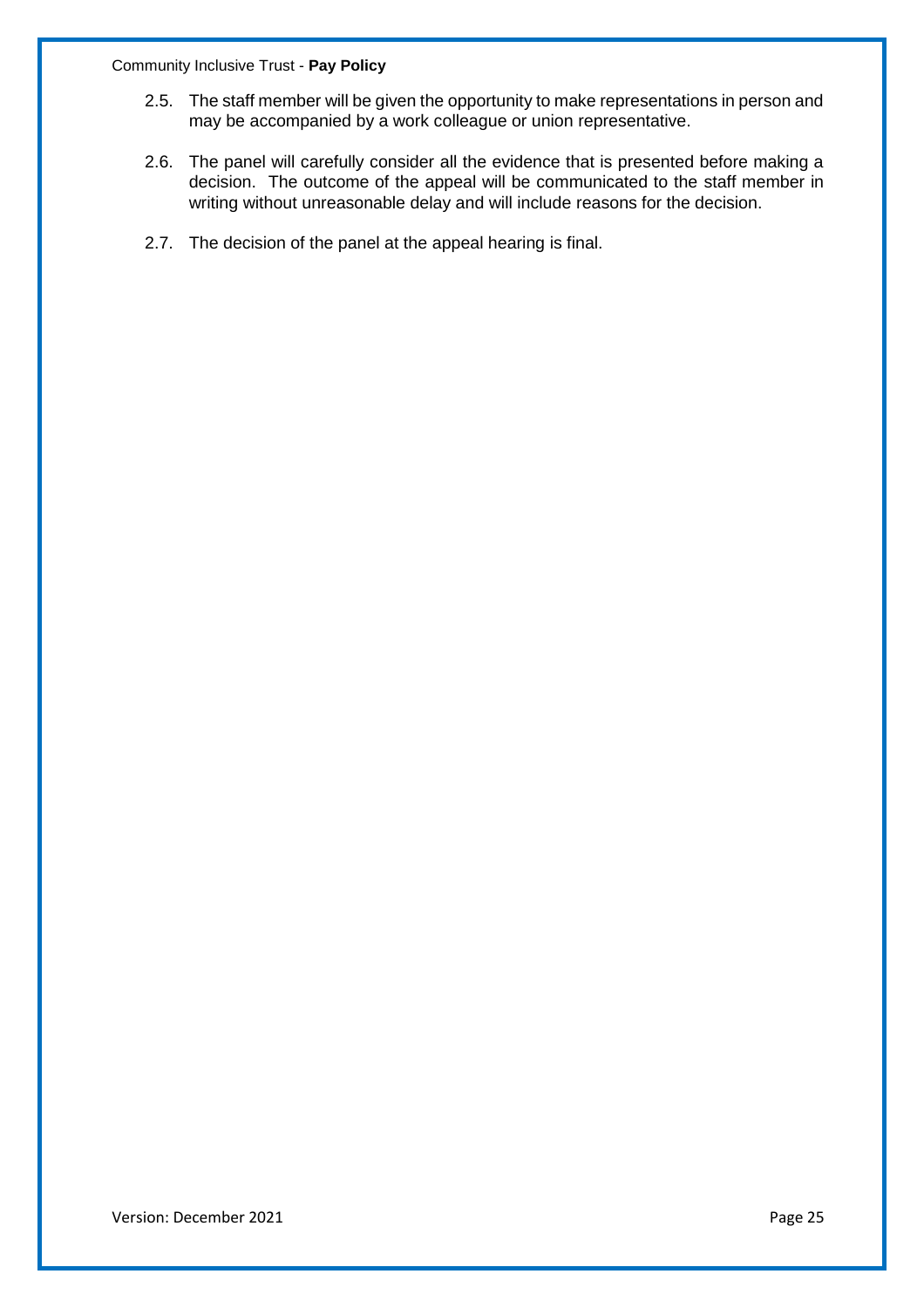## **Appendix B**

## **Teachers' Pay Grades 2021/22**

## **Main Pay Range**

|     | <b>Band</b>      | <b>Salary</b> |
|-----|------------------|---------------|
| Min | MPS1             | £25,714       |
|     | MPS <sub>2</sub> | £27,600       |
|     | MPS3             | £29,664       |
|     | MPS4             | £31,778       |
|     | MPS5             | £34,100       |
| Max | MPS6             | £36,961       |

# **Upper Pay Range**

|     | <b>Band</b> | <b>Salary</b> |
|-----|-------------|---------------|
| Min |             | £38,690       |
|     |             | £40,124       |
| Max |             | £41,604       |

# **Unqualified Teacher Pay Range**

| <b>Band</b> | <b>Salary</b> |
|-------------|---------------|
|             | £18,419       |
|             | £20,532       |
|             | £22,644       |
|             | £24,507       |
|             | £26,622       |
|             | £28,735       |

## **Allowances**

|            | <b>TLR1</b> | <b>TLR2</b> | <b>TLR3</b> | <b>SEN</b> |
|------------|-------------|-------------|-------------|------------|
| Min        | £8,291      | £2,873      | £571        | £2,270     |
| <b>Max</b> | £14,030     | £7,017      | £2,833      | £4,479     |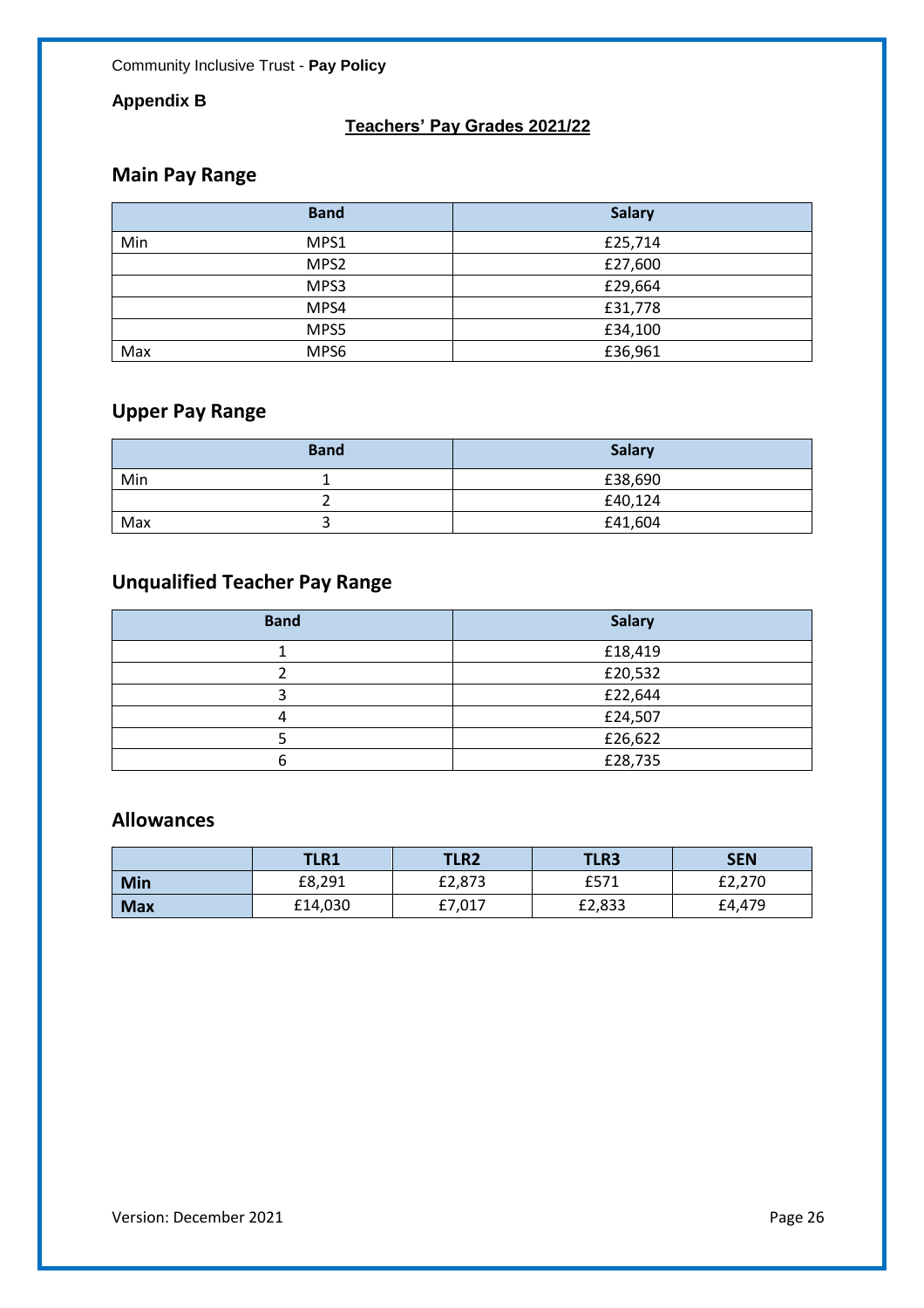# **Leadership Group Pay Range**

| Level          | <b>Salary</b>       |
|----------------|---------------------|
| $\mathbf{1}$   | £<br>42,195         |
| $\overline{c}$ | £<br>43,251         |
| 3              | £<br>44,331         |
| $\pmb{4}$      | £<br>45,434         |
| 5              | £<br>46,566         |
| 6              | £<br>47,735         |
| $\overline{7}$ | ${\bf f}$<br>49,019 |
| 8              | £<br>50,151         |
| 9              | £<br>51,402         |
| 10             | f<br>52,723         |
| 11             | £<br>54,091         |
| 12             | £<br>55,338         |
| 13             | f<br>56,721         |
| 14             | £<br>58,135         |
| 15             | £<br>59,581         |
| 16             | f<br>61,166         |
| 17             | £<br>62,570         |
| 18             | £<br>64,143         |
| 19             | £<br>65,735         |
| 20             | 67,364<br>£         |
| 21             | £<br>69,031         |
| 22             | £<br>70,745         |
| 23             | £<br>72,497         |
| 24             | £<br>74,295         |
| 25             | £<br>76,141         |
| 26             | £<br>78,025         |
| 27             | £<br>79,958         |
| 28             | f<br>81,942         |
| 29             | 83,971<br>f         |
| 30             | £<br>86,061         |
| 31             | £<br>88,187         |
| 32             | f<br>90,379         |
| 33             | 92,624<br>£         |
| 34             | £<br>94,914         |
| 35             | ${\bf f}$<br>97,273 |
| 36             | ${\bf f}$<br>99,681 |
| 37             | £ 102,159           |
| 38             | £104,687            |
| 39             | £107,239            |
| 40             | £109,914            |
| 41             | £112,660            |
| 42             | £115,483            |
| 43             | £117,197            |